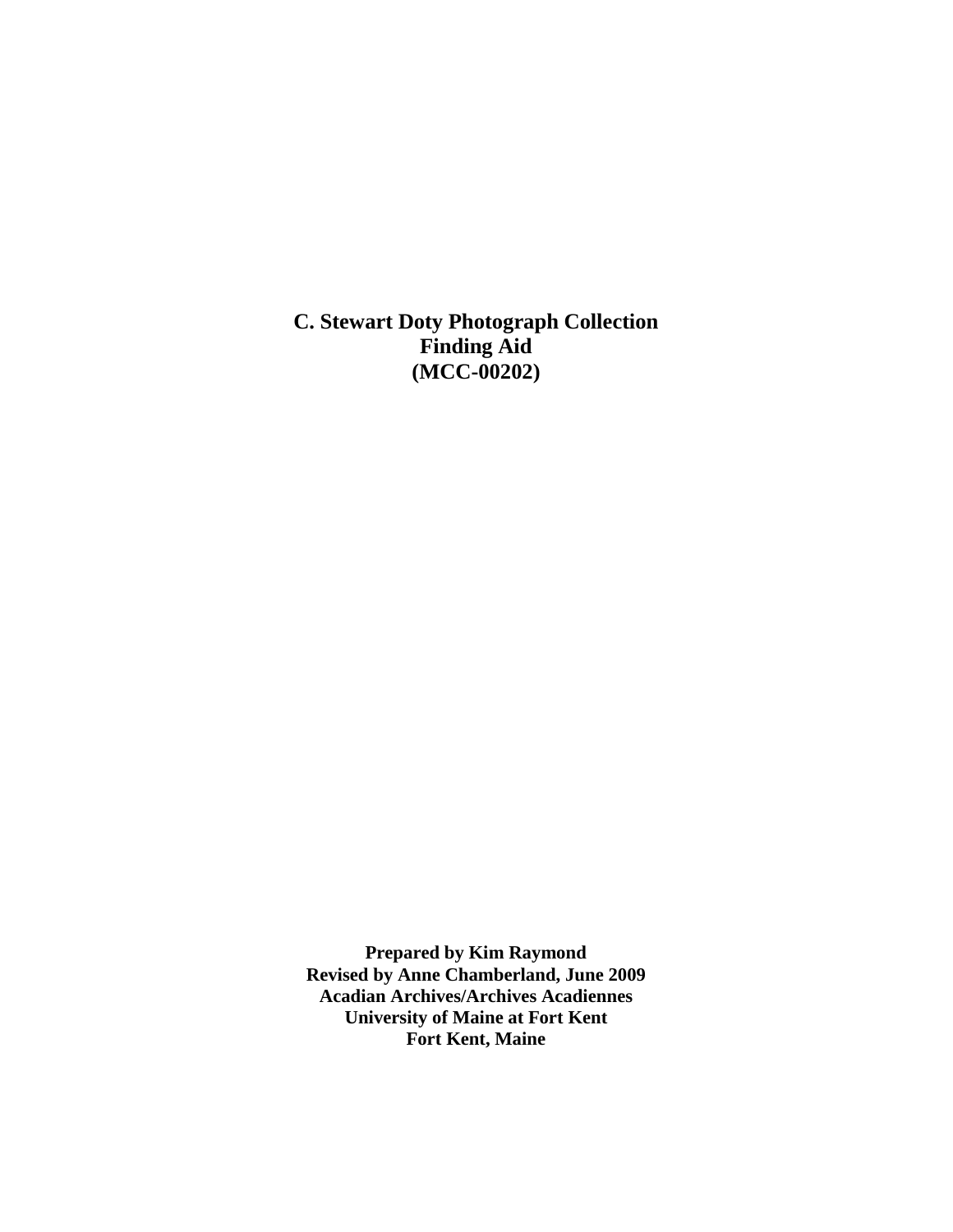### **C. Stewart Doty Photograph Collection MCC-00202**

### **Summary Information**

*Collection Title:* C. Stewart Doty Photograph Collection

*Citation:* "C. Stewart Doty Photograph Collection," MCC-00202, Acadian Archives/Archives acadiennes, University of Maine at Fort Kent

| <b>Accession Number: MCC-00202</b> | <b>Shelf List Number(s):</b> | $UP-202$ (2 boxes)  |
|------------------------------------|------------------------------|---------------------|
|                                    |                              | $UM-202$ (1 folder) |
|                                    |                              | SV-202 (1 VHS)      |

#### **Provenance:**

The photographs were donated to the Acadian Archives/Archives acadiennes by C. Stewart Doty in the 1990's. These photos were taken by John Collier Jr. and Jack Delano for the US Farm Security Administration in 1941-1942. Additional photos in series II were taken by Jack Walas in 1989 and are also published in the book.

Historian C. Stewart Doty's book Acadian Hard Times: The Farm Security Administration in Maine's St. John Valley, 1940-1943 (Orono: University of Maine Press, 1991) examines the role of the F.S.A. in the St. John Valley. The book includes several hundred F.S.A.-O.W.I. (Farm Security Administration-Office of War) photographs of the St. John Valley by Delano and Collier Jr., as well as modern day photographs taken by Jack Walas in 1989 of people and places documented in the original F.S.A. photographs.

*Date Range:* Series I: ca. 1940; Series II: ca. 1989

#### *Physical Characteristics/Condition*:

Series I: black and white 5x7 photographs; Series II.: black and white 8x10 photographs; a 31 page typescript description of some of the photographs in the collection. 1 video cassette of C. Stewart Doty talking about the photograph collections.

*Quantities:* 182 5x7 photographs with, 38 8x10 photographs *Access:* There are no restrictions on access to this collection.

*Related materials:* MCC-00136

*Finding aid prepared by:* Kim Raymond, April 2003.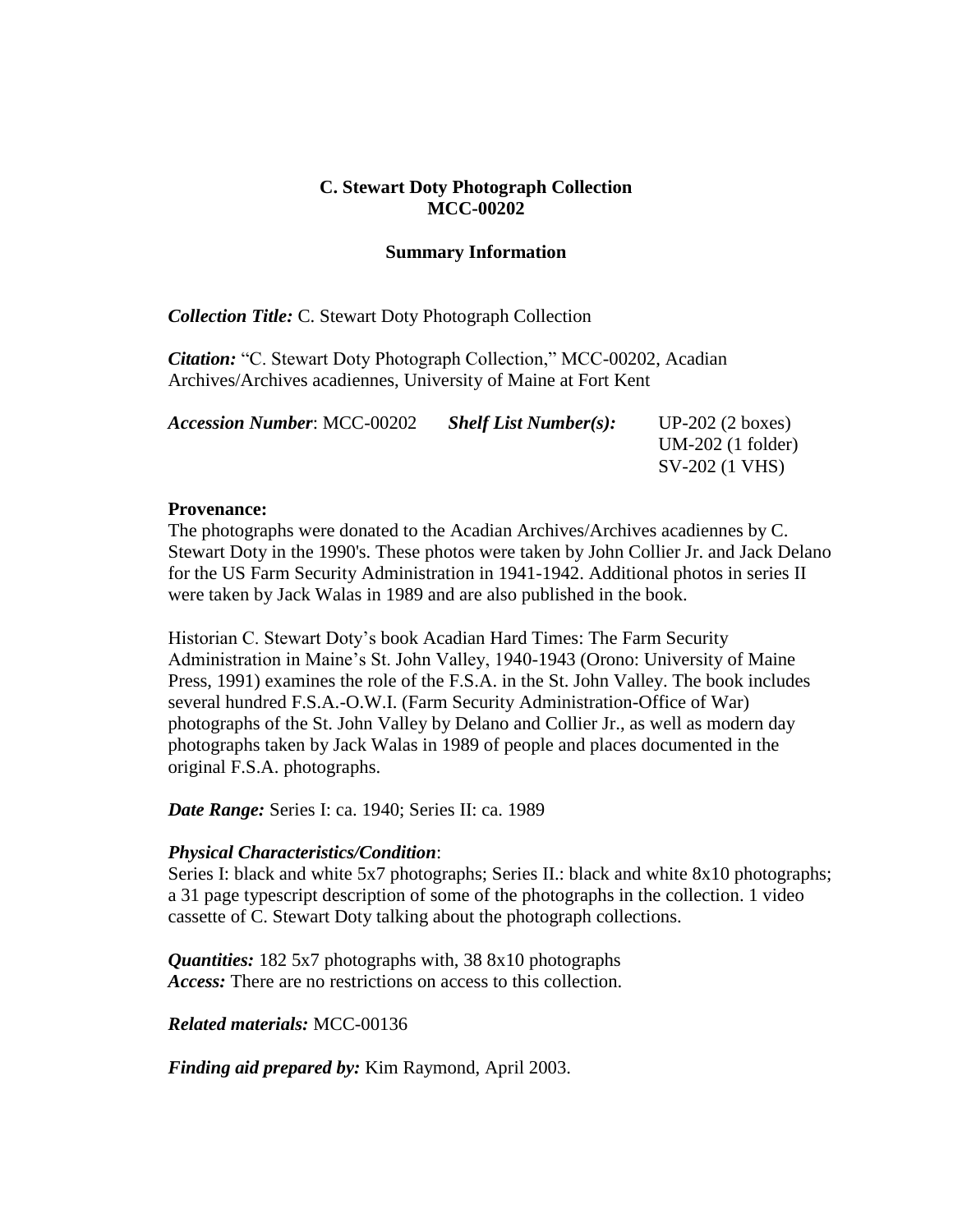#### **C. Stewart Doty Photograph Collection**

#### **MCC-00202**

#### *Introduction:*

The C. Stewart Doty Photograph collection is comprised of 220 black and white photographs taken by John Collier Jr. and Jack Delano for the Farm Security Administration in 1941-42, and by Jack Walas in 1989. This collection of photographs were collected for use in C. Stewart Doty's publication Acadian Hard Times: The Farm Security Administration in Maine's St. John Valley, 1940-1943 (Orono: University of Maine Press, 1991).

### *Scope and Content Note:*

The collection consists of photographs depicting farm life in the 1940s in the St. John Valley, Maine under the Farm Security Administration. The 182 5x7 photographs were taken in 1941-42 by John Collier Jr. and Jack Delano. The 38 8x10 photographs depicting modern scenes documented by the earlier photographs were taken in 1989 by Jack Walas.

### *Biographical notes:*

 $\overline{a}$ 

Professor **Stewart Doty** was born in Fredonia, Kansas and received his B.A. in History from Washburn University in Topeka, Kansas in 1950. His M.A. was from the University of Kansas in 1955 and his Ph.D. from Ohio State in 1964. He came to the University of Maine as Assistant Professor of History in 1964, was Chair of the History Department from 1986-1992 and was Chair and Vice President of the Northeast Council for Quebec Studies. He was on the Higher Education Committee of the National Education Association. Professor Doty had a Canadian Studies Senior Fellowship. He retired in  $1996<sup>1</sup>$ **John Collier, Jr.** was born in 1913 in Sparkill, NY. At the age of 16 he sailed as a yeoman on a four-mast bark to Europe. He was trained at the California School of Fine Arts and worked as a photographer in San Francisco during the 1930s. His first photographic studio was set up in Paul Strand's old darkroom in Taos, New Mexico. From 1941 to 1943 he worked as a photographer under Roy E. Stryker for the Farm Security Administration and the Office of War Information. $2$ 

**Jack Delano** was a Russian-born photographer who lived from August 1, 1914 to

August 12, 1997. Delano moved to the United States during the Great Depression, when he began taking photographs for the Farm Security Administration. In addition to his FSA work Delano is known for the striking color photographs he took at rail yards

<sup>&</sup>lt;sup>1</sup> From Orono URSUS bibliographic record of "C. Stewart Doty academic papers

 $2$  From http://www.flickr.com/people/johncollierjr/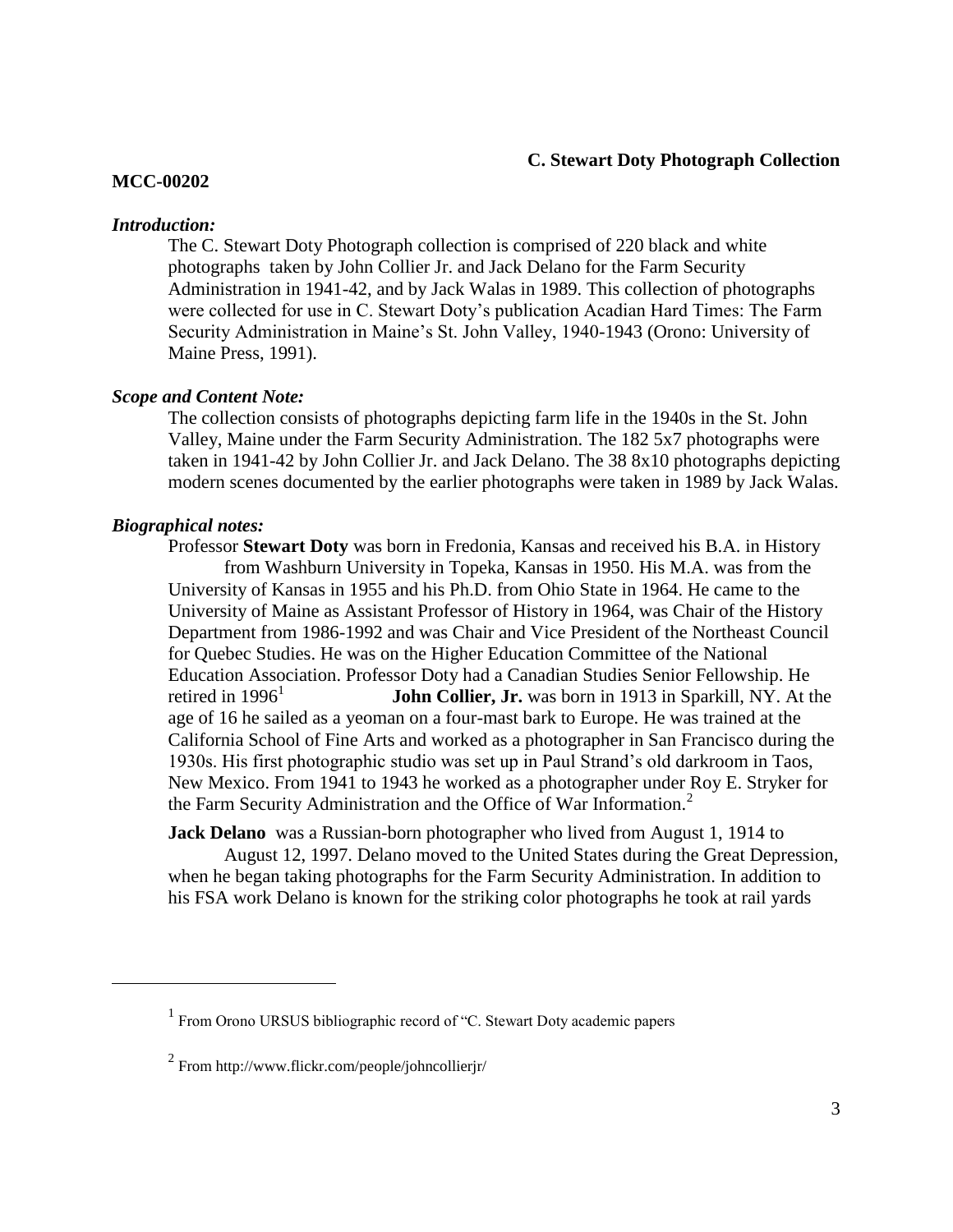during the  $1940s.<sup>3</sup>$ 

### *Order and Arrangement:*

At the time of their arrival at the Archives, the 5x7 photographs were in plastic sleeves and individual envelopes and labeled with a lot # and a print #, as well as identifying subject written on the back of each photo in ink.

The photographs of Series I were sorted and arranged in numerical order of the previously assigned print number and placed in polypropylene storage pages. The photos in Series II were numbered 1-38 and placed in polypropylene storage pages. Indexes to the collection were prepared and sorted by number, reference/name, and category. When a photograph in one series has a corresponding photo within the other series, the number of the related photo is indicated in the index.

 $\overline{a}$ 

<sup>3</sup> From http://www.shorpy.com/jack-delano-photos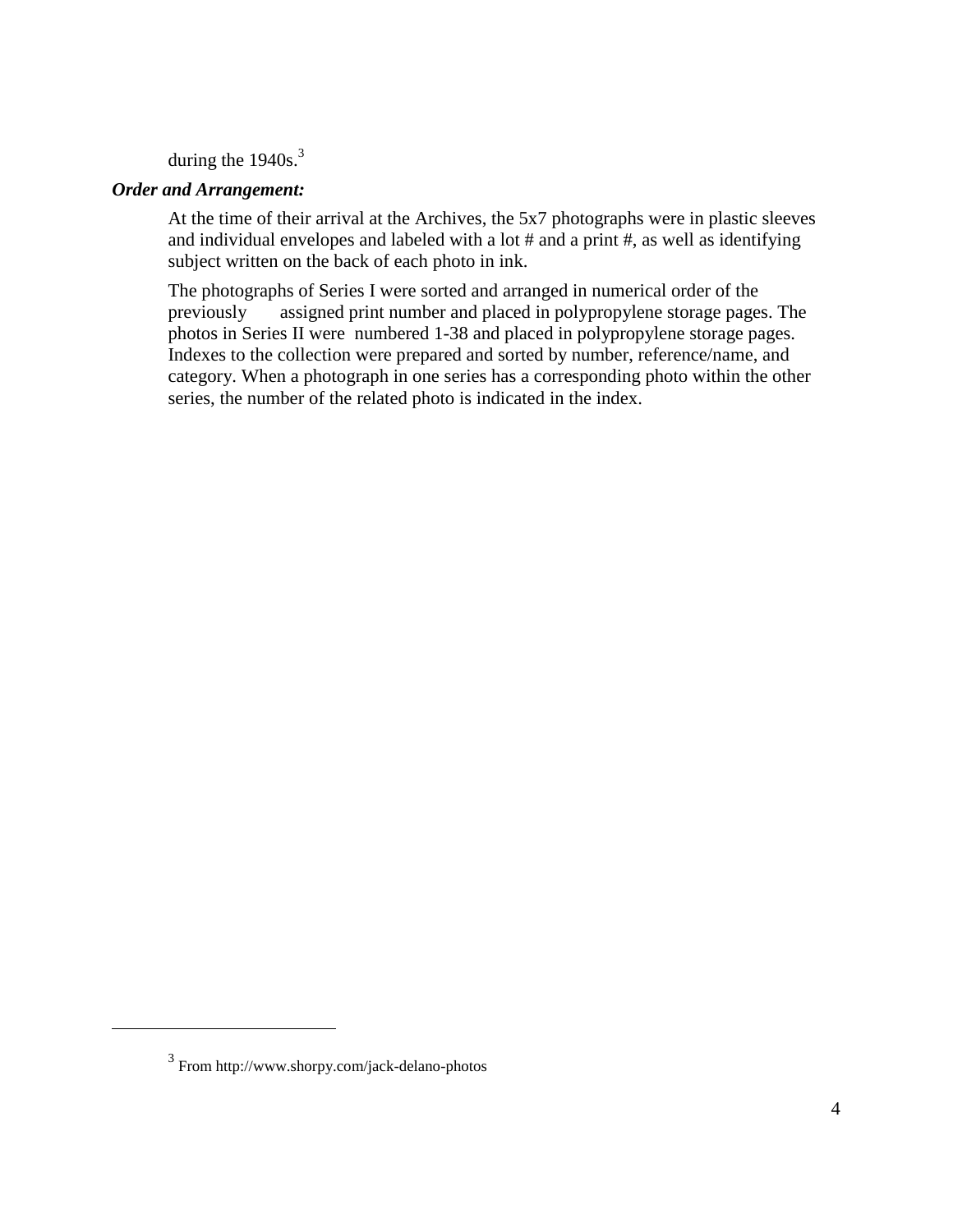# **C. Stewart Doty Photograph Collection MCC-00202 COLLECTION DESCRIPTIONS**

#### **SERIES I:**

Series I consists of 182 5x7 black and white photographs taken in the St. John Valley by John Collier Jr. and Jack Delano between 1941-42 and used in the publication of *Acadian Hard Times: The Farm Security Administration in Maine's St. John Valley, 1940-1943* (Orono: University of Maine Press, 1991) by C. Stewart Doty. The photographs depict local people farms, communities and churches in the St. John Valley.

#### **SERIES II:**

Series II consists of 38 8x10 black and white photographs (including 2 duplicates) taken in the St. John Valley by Jack Walas in 1989 for use in the publication Acadian Hard Times: The Farm Security Administrations in Maine's St. John Valley, 1940-1943 (Orono: University of Maine Press, 1991) by C. Stewart Doty. The photographs depict modern versions of the 1941-42 photographs of local people, farms, communities and churches in the St. John Valley.

#### **Folder 1**:

- Item 1: A 31 page typescript description of some of the photographs in the collection.
- Item 2: A white label DVD of C. Stewart Doty talking about the photograph collection in the "Acadian Hard Times" book and going through the photograph collections from 1940 and 1989.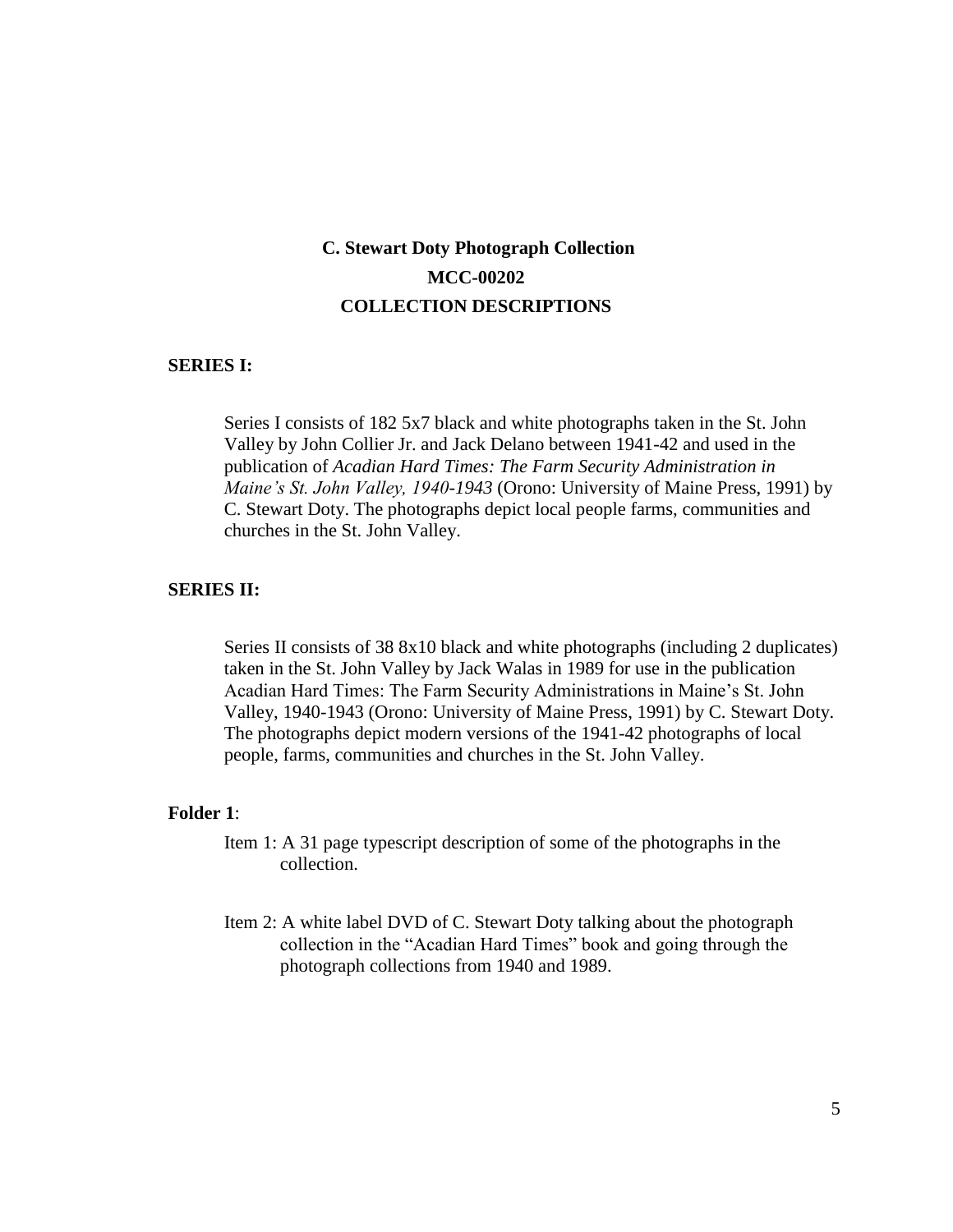# **Farm Administration Photos**

#### **SERIES 1**

| <b>Number</b> | Category               | Reference | <b>Relating Photos</b> |
|---------------|------------------------|-----------|------------------------|
| 20681         | People                 | Dumond    |                        |
| 20682         | People                 | Dumond    |                        |
| 20801         | Misc.                  |           |                        |
| 20802         | People                 | Deprey    |                        |
|               |                        |           |                        |
| 30581         | Farm Life              | Gagnon    |                        |
| 30587         | Farm Life              | Gagnon    |                        |
| 30589         | Farm Life              | Gagnon    |                        |
| 30635         | Farm Life              | Gagnon    |                        |
| 30677         | People                 | Gagnon    |                        |
| 30704         | Farm Life              | Gagnon    |                        |
| 30705         | Farm Life              |           |                        |
| 30712         | Farm Life              | Gagnon    |                        |
| 30715         | Farm Life              |           |                        |
| 30727         | Farm Life              | Gagnon    |                        |
| 30729         | Farm Life              | Gagnon    | 28                     |
| 32023         | Misc                   |           |                        |
|               |                        |           |                        |
| 41792         | Farm Life              |           |                        |
| 41848         | Farm Life              |           |                        |
| 41849         | Farm Life              |           |                        |
| 41862         | Farm Life              |           |                        |
| 41889         | Farm Life              |           |                        |
| 41979         | <b>Buildings/Homes</b> | Levesque  |                        |
| 42021         | Farm Life              |           |                        |
| 42032         | People                 | Levesque  |                        |
| 42041         | Buildings/Homes        |           |                        |
| 42044         | Farm Life              |           |                        |
| 42046         | Farm Life              |           |                        |
| 42049         | Farm Life              | Levesque  |                        |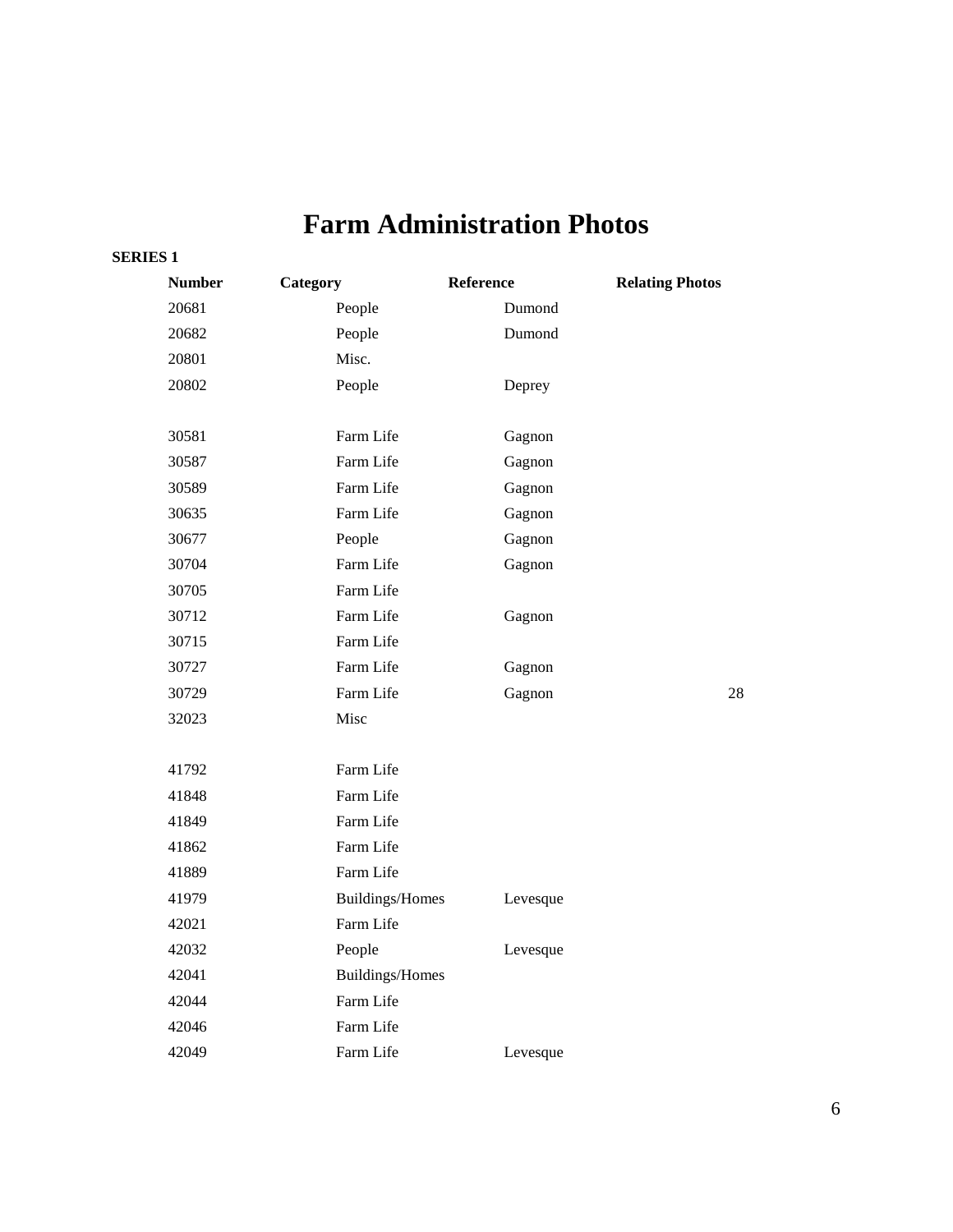| 42051         | People                 | Gendreau         |                        |
|---------------|------------------------|------------------|------------------------|
| 42052         | People                 | Tendreau         |                        |
| 42056         | People                 | Dumond           |                        |
| <b>Number</b> | Category               | Reference        | <b>Relating Photos</b> |
| 42057         | People                 | Dumond           |                        |
| 42060         | People                 | Tendreau         |                        |
| 42064         | Potato farm            |                  |                        |
| 42065         | Potato farm            |                  |                        |
| 42070         | Farm Life              |                  |                        |
| 42073         | People                 | Dube             |                        |
| 42074         | Buildings/Homes        | Labbee           |                        |
| 42076         | Farm Life              | <b>Brown</b>     |                        |
| 42078         | People                 | <b>Brown</b>     |                        |
| 42090         | People                 | Cote             |                        |
| 42092         | People                 | Dumond           |                        |
| 42093         | People                 | Daigle           |                        |
| 42102         | People                 |                  |                        |
| 42103         | People                 | Gendreau/Tendreu |                        |
| 42104         | People                 | Jendreau         |                        |
| 42105         | People                 | Gendreau/Tendreu | 17                     |
| 42108         | People                 | Levesque         |                        |
| 42110         | People                 | Deprey           |                        |
| 42115         | Buildings/Homes        | Warehouse        |                        |
| 42118         | People                 | Labbe            |                        |
| 42120         | People                 | <b>Brown</b>     | 18                     |
| 42121         | People                 | <b>Brown</b>     |                        |
| 42122         | Buildings/Homes        | <b>Brown</b>     |                        |
| 42123         | <b>Buildings/Homes</b> | Labbe            | 19                     |
| 42143         | Buildings/Homes        |                  |                        |
| 42144         | Buildings/Homes        |                  |                        |
| 42145         | People                 | Cote             |                        |
| 42146         | Farm Life              |                  |                        |
| 42147         | People                 | Labbe            | 20                     |
| 42151         | Farm Life              |                  |                        |
| 42156         | Misc.                  | Fort Kent        |                        |
| 42186         | Farm Life              |                  |                        |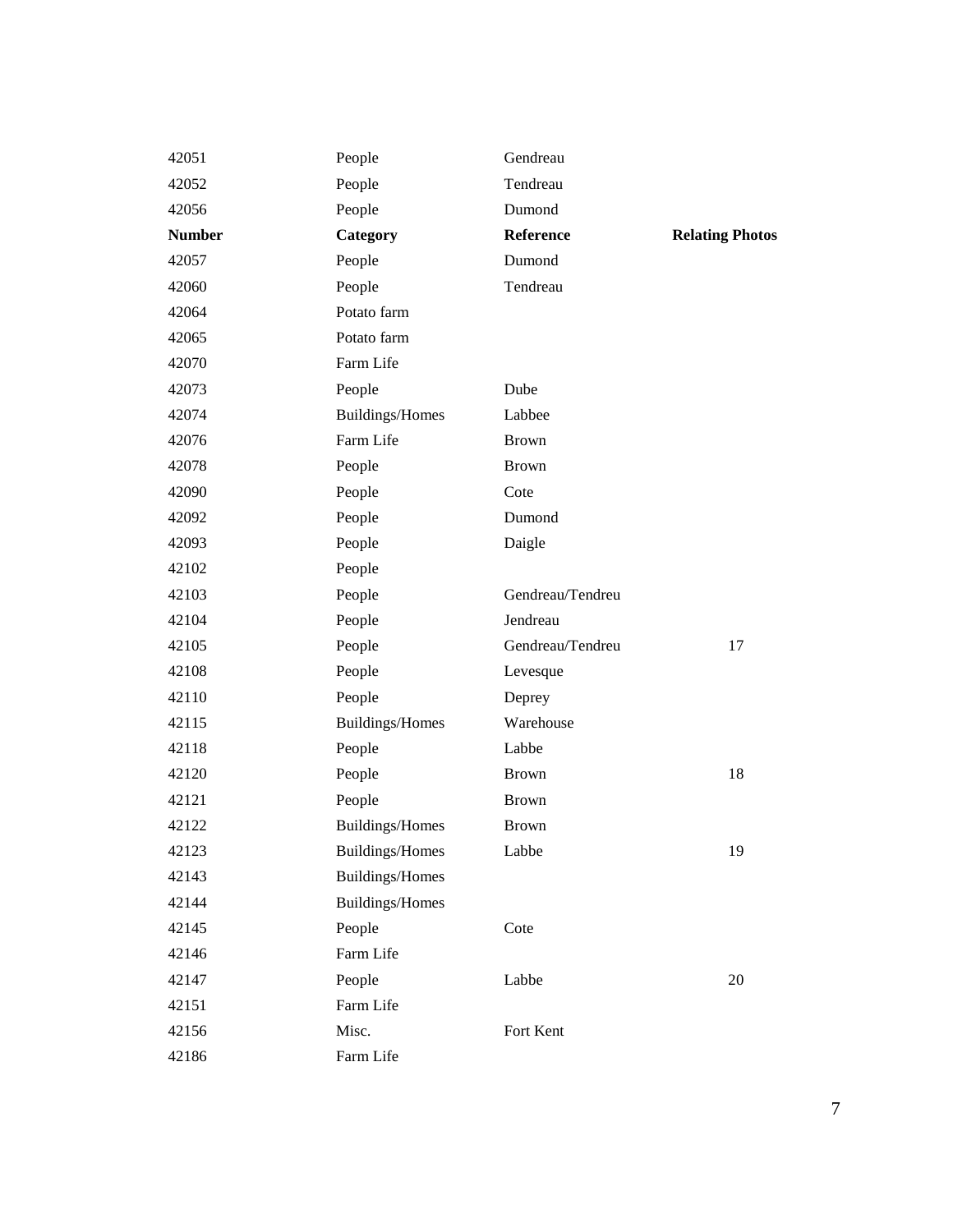| 42188         | Farm Life       |           |                        |
|---------------|-----------------|-----------|------------------------|
| 42189         | People          | Levesque  | 16                     |
|               |                 |           |                        |
| 83521         | Buildings/Homes | Nadeau    | 3                      |
| <b>Number</b> | Category        | Reference | <b>Relating Photos</b> |
| 83522         | Church          | Fort Kent | 6                      |
| 83523         | Misc.           | Fort Kent | $\mathbf{1}$           |
| 83524         | Buildings/Homes |           |                        |
| 83525         | Buildings/Homes |           |                        |
| 83526         | Buildings/Homes | Soucy     | $\overline{4}$         |
| 83529         | Misc.           | Fort Kent |                        |
| 83530         | Misc.           | Fort Kent |                        |
| 83531         | Misc.           | Fort Kent | $\overline{2}$         |
| 83583         | Daily Life      |           |                        |
| 83585         | Daily Life      |           |                        |
| 83588         | Misc.           |           |                        |
| 83589         | Misc.           | Dufour    | 21                     |
| 83590         | People          | Dufour    |                        |
| 83592         | Buildings/Homes | Dufour    |                        |
| 83593         | Farm Life       | Dufour    |                        |
| 83595         | People          | Dufour    |                        |
| 83598         | Farm Life       | Dufour    |                        |
| 83599         | Buildings/Homes | Soucy     |                        |
| 83600         | Buildings/Homes | Dufour    |                        |
| 83601         | Church          | Soucy     |                        |
| 83602         | Farm Life       |           | 22,23                  |
| 83603         | Buildings/Homes |           |                        |
| 83606         | School          |           |                        |
| 83609         | Farm Life       |           |                        |
| 83610         | People          |           |                        |
| 83611         | Daily Life      |           |                        |
| 83612         | School          |           |                        |
| 83614         | Misc.           |           |                        |
| 83615         | School          |           |                        |
| 83616         | Buildings/Homes |           |                        |
| 83619         | Misc.           | Lille     |                        |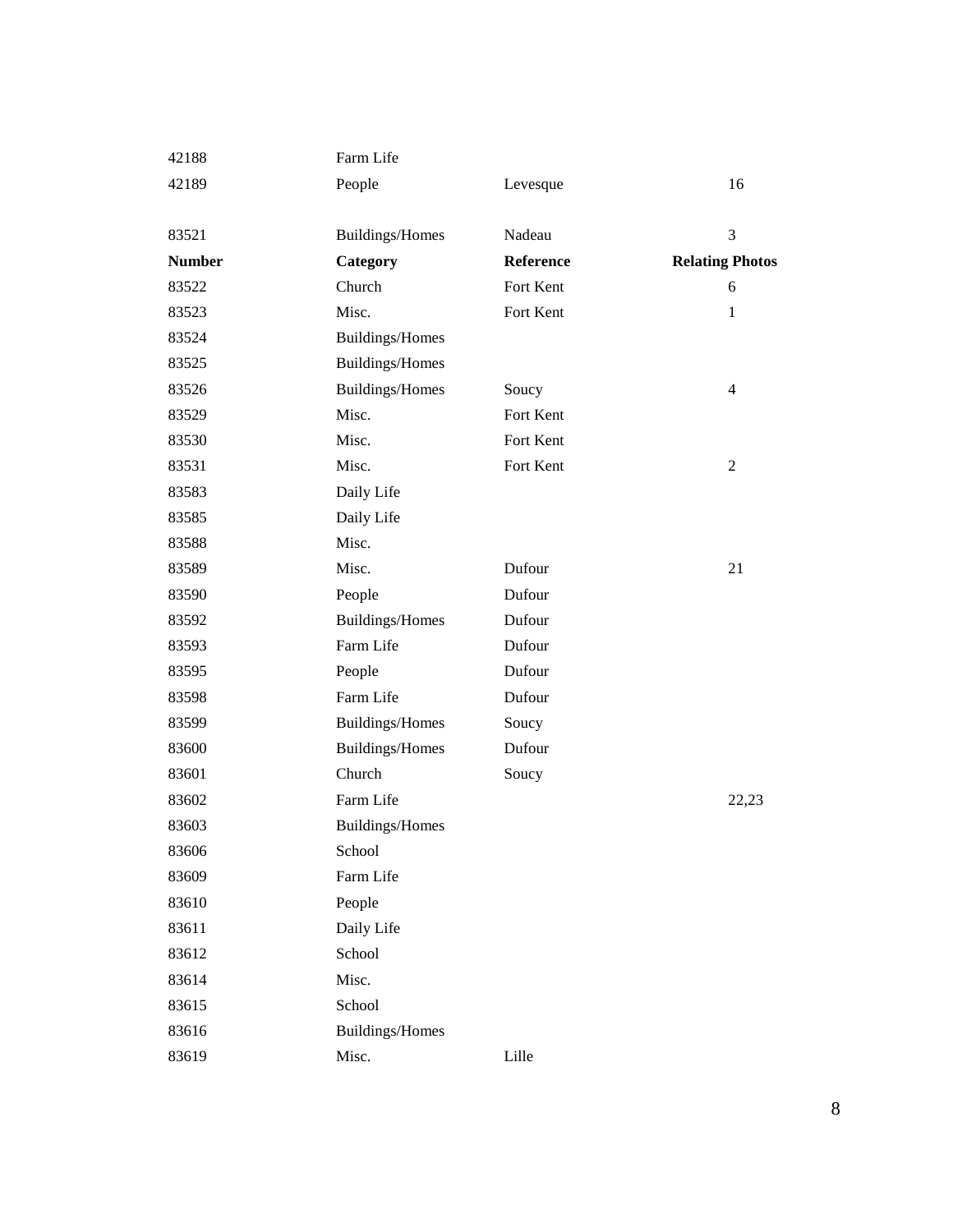| 83624         | Buildings/Homes |           |                        |
|---------------|-----------------|-----------|------------------------|
| 83626         | People          | Dufour    |                        |
| 83627         | Church          |           | 15                     |
| 83631         | Farm Life       |           |                        |
| 83632         | Farm Life       |           |                        |
| <b>Number</b> | Category        | Reference | <b>Relating Photos</b> |
| 83633         | School          |           |                        |
| 83634         | Buildings/Homes | Van Buren |                        |
| 83636         | People          |           |                        |
| 83640         | Church          | Lille     |                        |
| 83641         | School          |           |                        |
| 83644         | People          | Gagnon    | 25                     |
| 83645         | Farm Life       | Gagnon    |                        |
| 83646         | Farm Life       | Gagnon    |                        |
| 83648         | People          | Gagnon    |                        |
| 83649         | People          | Gagnon    |                        |
| 83650         | People          | Gagnon    |                        |
| 83651         | People          | Gagnon    |                        |
| 83656         | People          | Gagnon    |                        |
| 83657         | Buildings/Homes | Gagnon    |                        |
| 83659         | School          |           |                        |
| 83661         | Church          | Cemetery  | 7,8                    |
| 83663         | People          | Gagnon    |                        |
| 83665         | Farm Life       | Gagnon    |                        |
| 83666         | Buildings/Homes | Gagnon    | 29                     |
| 83667         | Buildings/Homes | Gagnon    |                        |
| 83669         | People          | Gagnon    | 25                     |
| 83672         | Farm Life       | Gagnon    |                        |
| 83673         | Farm Life       | Gagnon    |                        |
| 83676         | Farm Life       | Gagnon    |                        |
| 83677         | Farm Life       | Gagnon    |                        |
| 83678         | Farm Life       | Gagnon    |                        |
| 83679         | People          | Gagnon    |                        |
| 83680         | People          | Gagnon    |                        |
| 83681         | People          | Gagnon    |                        |
| 83682         | People          | Gagnon    |                        |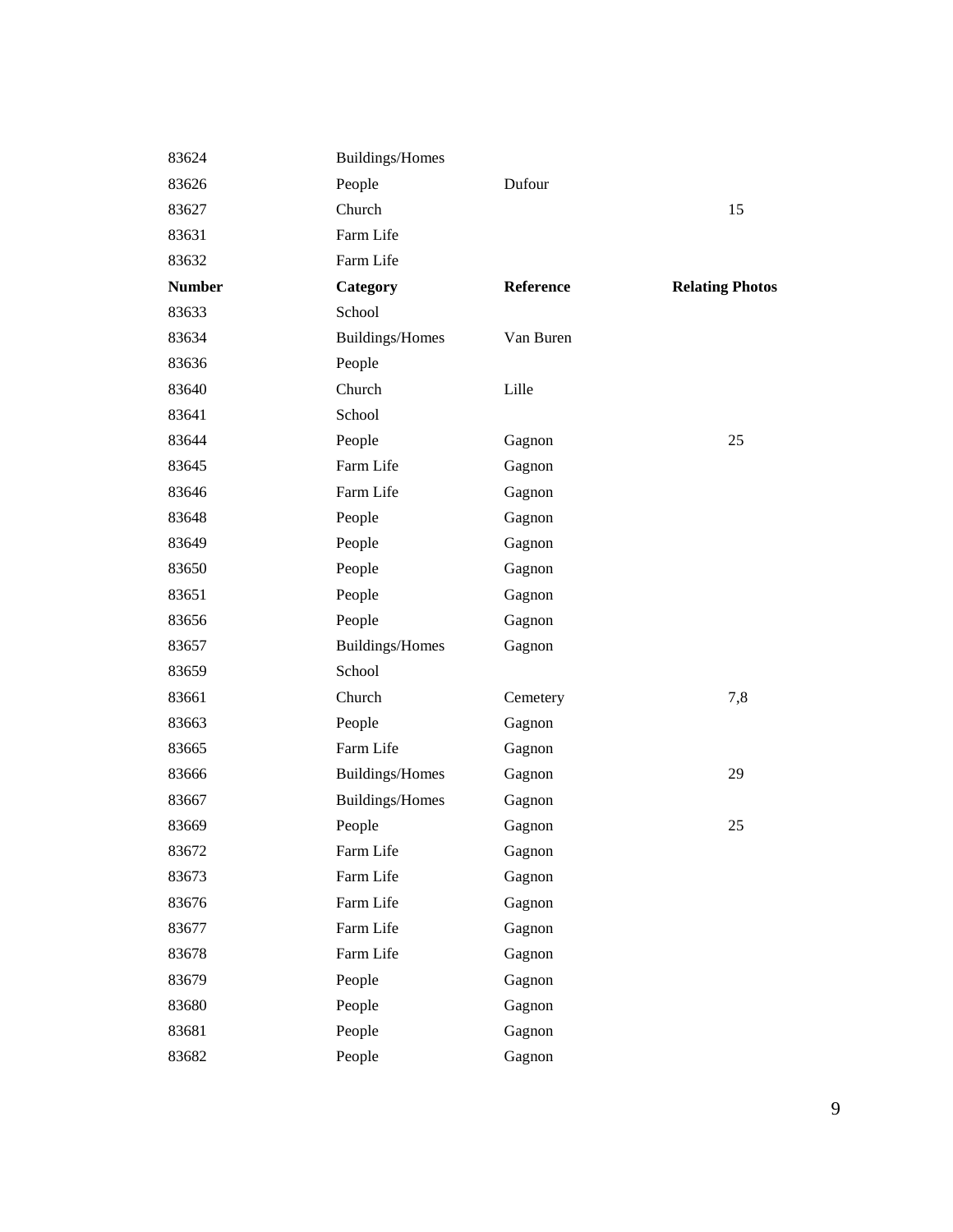| 83687         | Farm Life       | Gagnon    |                        |
|---------------|-----------------|-----------|------------------------|
| 83688         | People          | Gagnon    |                        |
| 83690         | Farm Life       | Gagnon    |                        |
| 83691         | Church          | St. Louis | 14                     |
| 83692         | People          | Gagnon    |                        |
| 83693         | Church          |           |                        |
| <b>Number</b> | Category        | Reference | <b>Relating Photos</b> |
| 83694         | People          | Gagnon    |                        |
| 83696         | People          | Gagnon    |                        |
| 83700         | People          | Gagnon    |                        |
| 83701         | People          | Gagnon    |                        |
| 83703         | Farm Life       | Gagnon    |                        |
| 83705         | People          | Gagnon    |                        |
| 83706         | Buildings/Homes | Daigle    |                        |
| 83707         | Farm Life       |           |                        |
| 83709         | Farm Life       |           |                        |
| 83711         | People          | Daigle    |                        |
| 83712         | Farm life       | Daigle    |                        |
| 82713         | Farm Life       | Daigle    |                        |
| 83714         | People          | Daigle    |                        |
| 83715         | People          | Daigle    | 24                     |
| 83716         | People          | Daigle    |                        |
| 83717         | People          | Daigle    |                        |
| 83719         | Buildings/Homes | Daigle    |                        |
| 83721         | Buildings/Homes | Daigle    |                        |
| 83722         | People          | Soucy     |                        |
| 83723         | People          | Daigle    |                        |
| 83725         | Farm Life       |           |                        |
| 83726         | People          | Daigle    |                        |
| 83727         | Farm Life       |           |                        |
| 83728         | Farm Life       |           |                        |
| 83729         | People          | Daigle    |                        |
| 83730         | People          | Daigle    |                        |
| 83732         | Farm Life       |           |                        |
| 83735         | Farm Life       |           |                        |
| 83736         | Farm Life       |           |                        |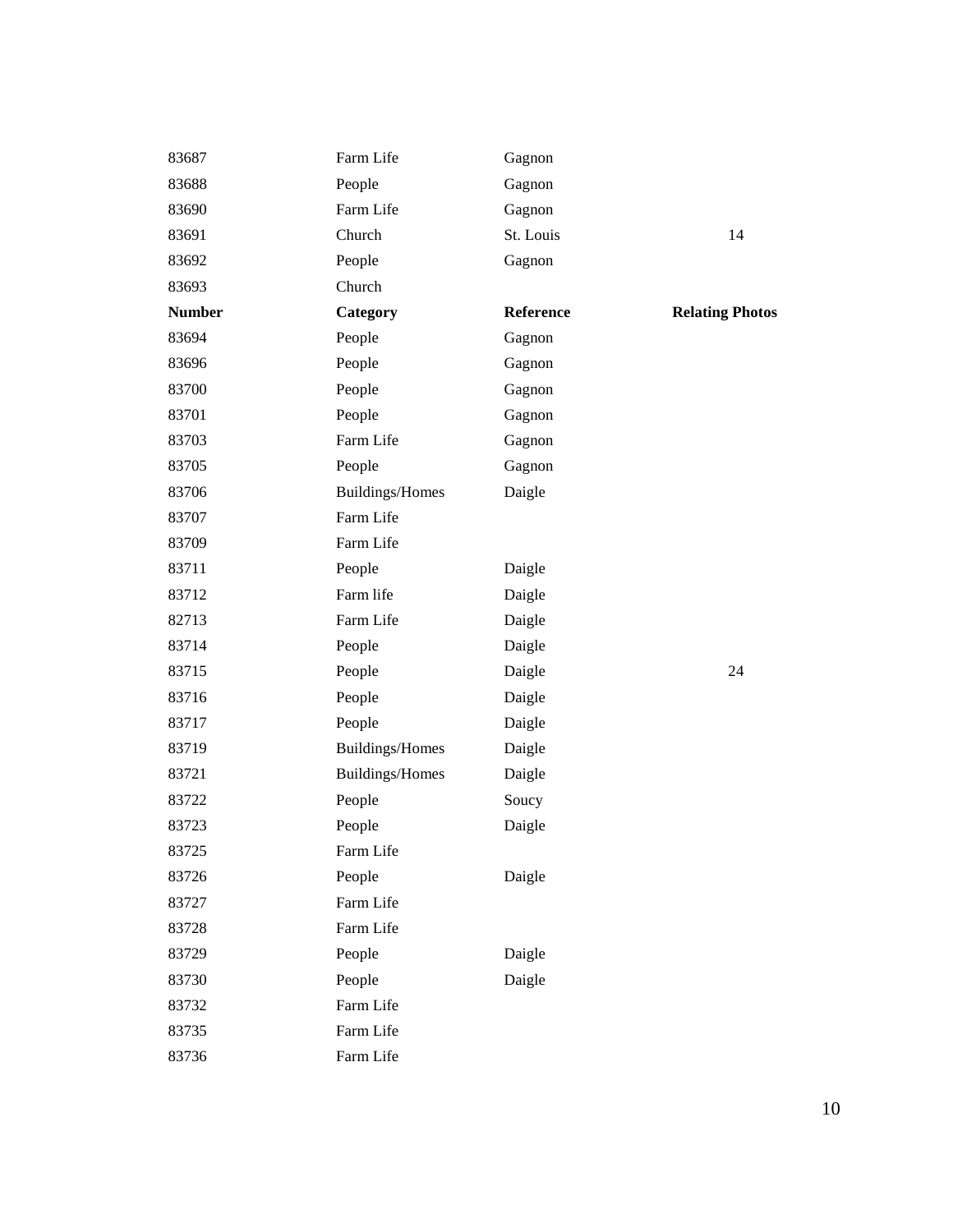| 83737         | Farm Life |           |                        |
|---------------|-----------|-----------|------------------------|
| 83739         | People    | Daigle    |                        |
| 83740         | People    | Daigle    |                        |
| 83742         | Farm life |           |                        |
| 83743         | People    | Daigle    |                        |
| 83746         | People    | Daigle    |                        |
| 83751         | People    | Daigle    |                        |
| <b>Number</b> | Category  | Reference | <b>Relating Photos</b> |
| 83755         | Farm Life |           |                        |
| 83758         | People    | Gagnon    |                        |
| 83759         | Farm Life | Gagnon    |                        |
| 83764         | Farm Life | Gagnon    |                        |
| 83765         | Farm Life |           |                        |
| 86768         | Farm Life | Gagnon    |                        |
| 83769         | Farm Life | Gagnon    |                        |
| 86772         | Farm Life |           |                        |
|               |           |           |                        |
| 93670         | People    | Gagnon    |                        |

### **SERIES 2**

| <b>NumberCategory</b> |        | <b>Reference</b>                       | <b>Relating Photos</b> |
|-----------------------|--------|----------------------------------------|------------------------|
| 1                     | Misc.  | Charette Hill                          | 83523                  |
| 2                     | Misc.  | Fort Kent                              | 83531                  |
| 3                     | Misc.  | Fort Kent                              | 83521                  |
| 4                     | Misc.  | Shop 'n Save, Fort Kent                | 83526                  |
| 5                     | Misc.  | Int'l Bridge Fort Kent                 |                        |
| 6                     | Church | <b>St. Louis Fort Kent</b>             | 83522                  |
| 7                     | Misc   | St. John River & Cemetery Fort Kent    | 83661                  |
| 8                     | Misc.  | Cemetery Fort Kent                     | 83661                  |
| 9                     | Misc.  | Cemetery Fort Kent                     |                        |
| 10                    | Misc.  | St. John River                         |                        |
| 11                    | Misc.  | View from Rte 11, Fort Kent (2 copies) |                        |
| 12                    | Misc.  | Soldier Pond                           |                        |
| 13                    | Misc.  | Soldier Pond                           | 42153                  |
| 14                    | Church | Ste. Luce, Frenchville                 | 83691                  |
| 15                    | Church | <b>Wayside Cross</b>                   | 83627                  |
| 16                    | People | Claude Levesque                        | 42189                  |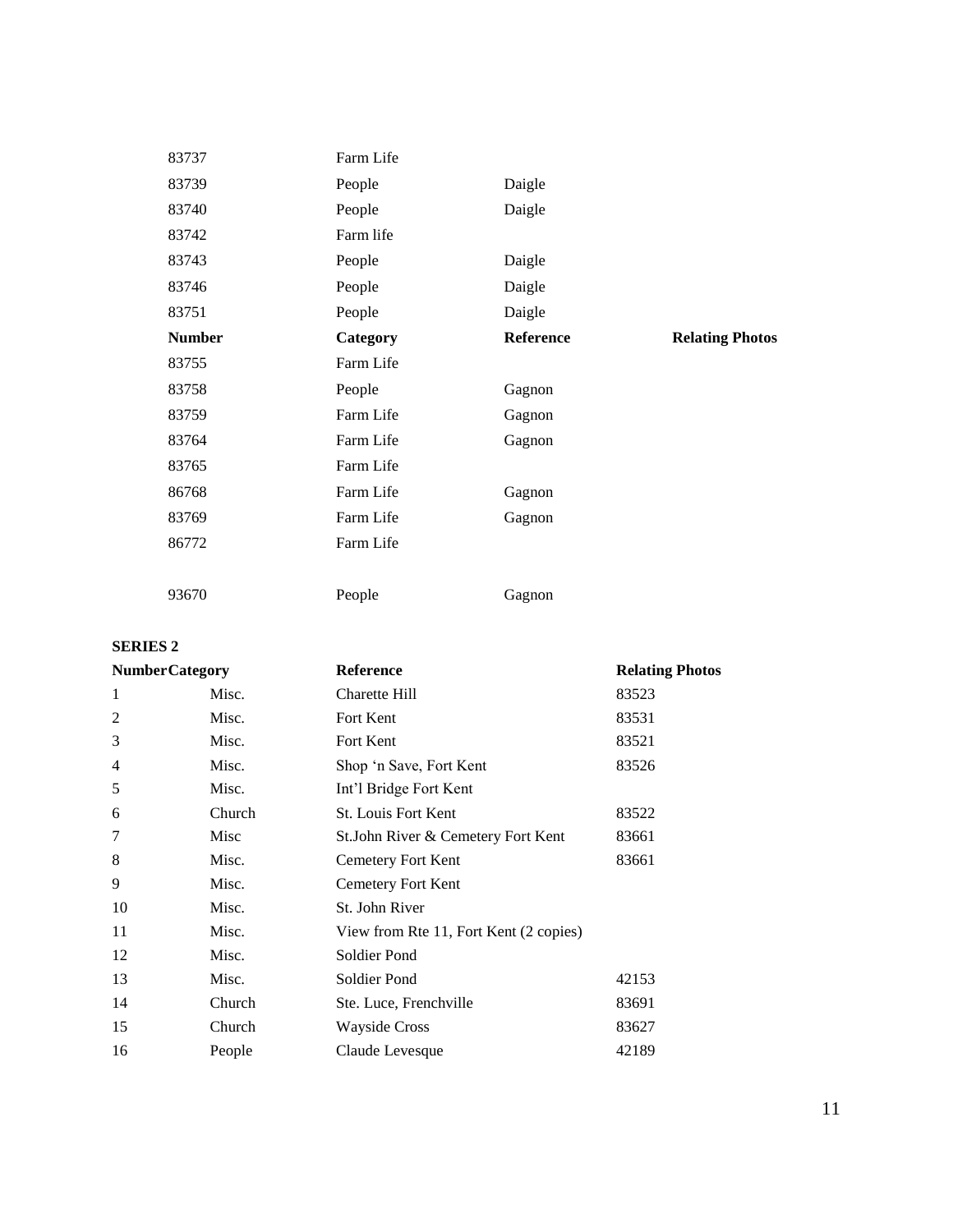| 17 | People          | Gendreau, Harvey & brother (2 copies) | 42105       |
|----|-----------------|---------------------------------------|-------------|
| 18 | People          | <b>Brown</b>                          | 42120       |
| 19 | Buildings/Homes | Labbe, Wallagrass                     | 42123       |
| 20 | People          | Labbe                                 | 42127       |
| 21 | Buildings/Homes | Dufour, Long Lake                     | 83589       |
| 22 | People          | Chamberlain Michaud                   | 83602       |
| 23 | People          | Chamberlain Michaud                   | 83602       |
| 24 | People          | Daigle                                | 83714       |
| 25 | People          | Gagnon Bussiere, Lillian              | 83669;83644 |
| 26 | People          | Gagnon                                | 83648       |
| 27 | Buildings/Homes | Gagnon, St. Agatha                    |             |
| 28 | People          | <b>Benoit Gagnon</b>                  | 30729       |
| 29 | Farm Life       | Gagnon-oat fields, Frenchville        | 83666       |
| 30 | Farm Life       | Potato harvest-St. John Valley        |             |
| 31 | Farm Life       | Modern Mechanized harvest equip.      |             |
| 32 | Farm Life       | Modern Mechanized harvest equip.      |             |
| 33 | Farm Life       | Modern Mechanized harvest equip.      |             |
| 34 | Farm Life       | Modern Mechanized harvest equip.      |             |
| 35 | Farm Life       | Modern Mechanized harvest equip.      |             |
| 36 | Farm Life       | Modern Mechanized harvest equip.      |             |
| 37 | Farm Life       | Modern Mechanized harvest equip.      |             |
| 38 | Buildings/Homes |                                       |             |
|    |                 |                                       |             |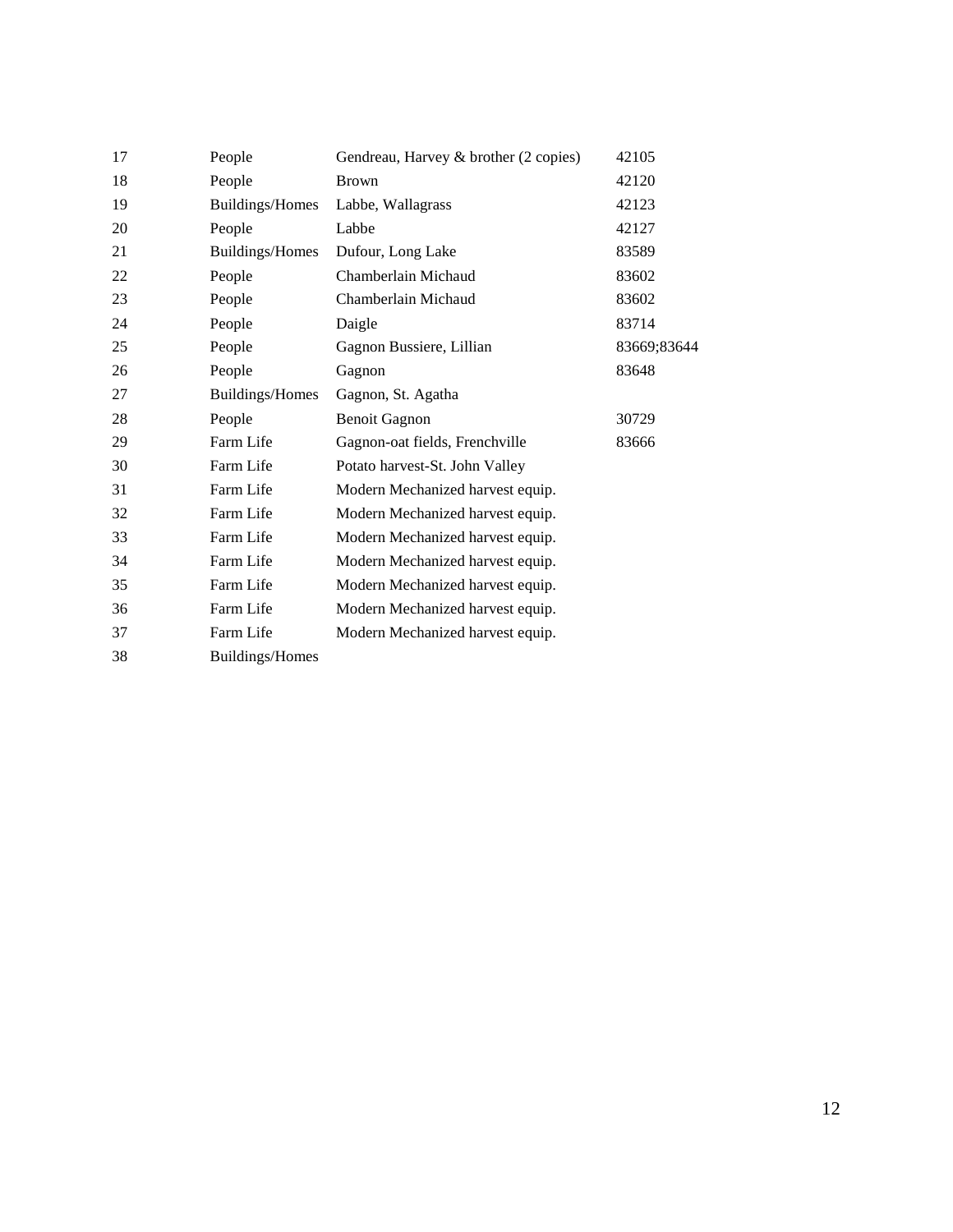#### **Order and Arrangement in 2009:**

In June 2009, the Archives staff found the photo collection in 3 different 8 x 10 in. envelopes in one box. The collection was put together by chronological order in their respective lot numbers as indicated on the back of each photograph. The description from the back of each photograph was also added in the description below. A few different photographs were numbered the same in which case we gave them the negative number adding the numbers "1" and "2" after the letter C or D. All the photos were placed in archival plastic sleeves for preservation then inserted in an archival photo album. In Series I, we found 2 other  $\bar{5} \times 7$  in. photographs in the box and added them to their respective lot number making a total of 184 original photographs. 53 duplicate photos in Series I were found with the 184 originals making a total of 237 photographs in Series I. The duplicates were also inserted in the collection.

In series II, only 21 8 x 10 in. photographs were found in the box instead of the 38 photos mentioned above when the collection was received in 1991. Included are 2 duplicates. Numbers 2, 3, 10, 13, 14, 15, 16, 19, 20, 21, 22, 23, 24, 26, 27, 28, 29, 36, 37 from Series II are missing. A search is on-going to locate the missing photographs that are mentioned above. The photos in Series II have been inserted in archival plastic sleeves for preservation and placed in box 2.

The following index to the collection was prepared and sorted by lot numbers and negative numbers which are found on the back of each photograph.

### **Box 1**

#### **Series I Lot 118**:

| Negative # | <b>Description</b>                                                        |
|------------|---------------------------------------------------------------------------|
| 83521-C    | Nadeau House of Furniture. Main St. Fort Kent, ME. Aug. 1942              |
| 83522-C    | Church that now has a steeple. Fort Kent, ME Aug. 1942                    |
| 83523-C    | Farm on Charette Hill Rd. Fort Kent, ME. Aug. 1942                        |
| 83523-C    | Copy of Previous Photograph.                                              |
| 83524-C    | Garage now closed, but proposed to be used as a Textile Plant. Fort Kent, |
|            |                                                                           |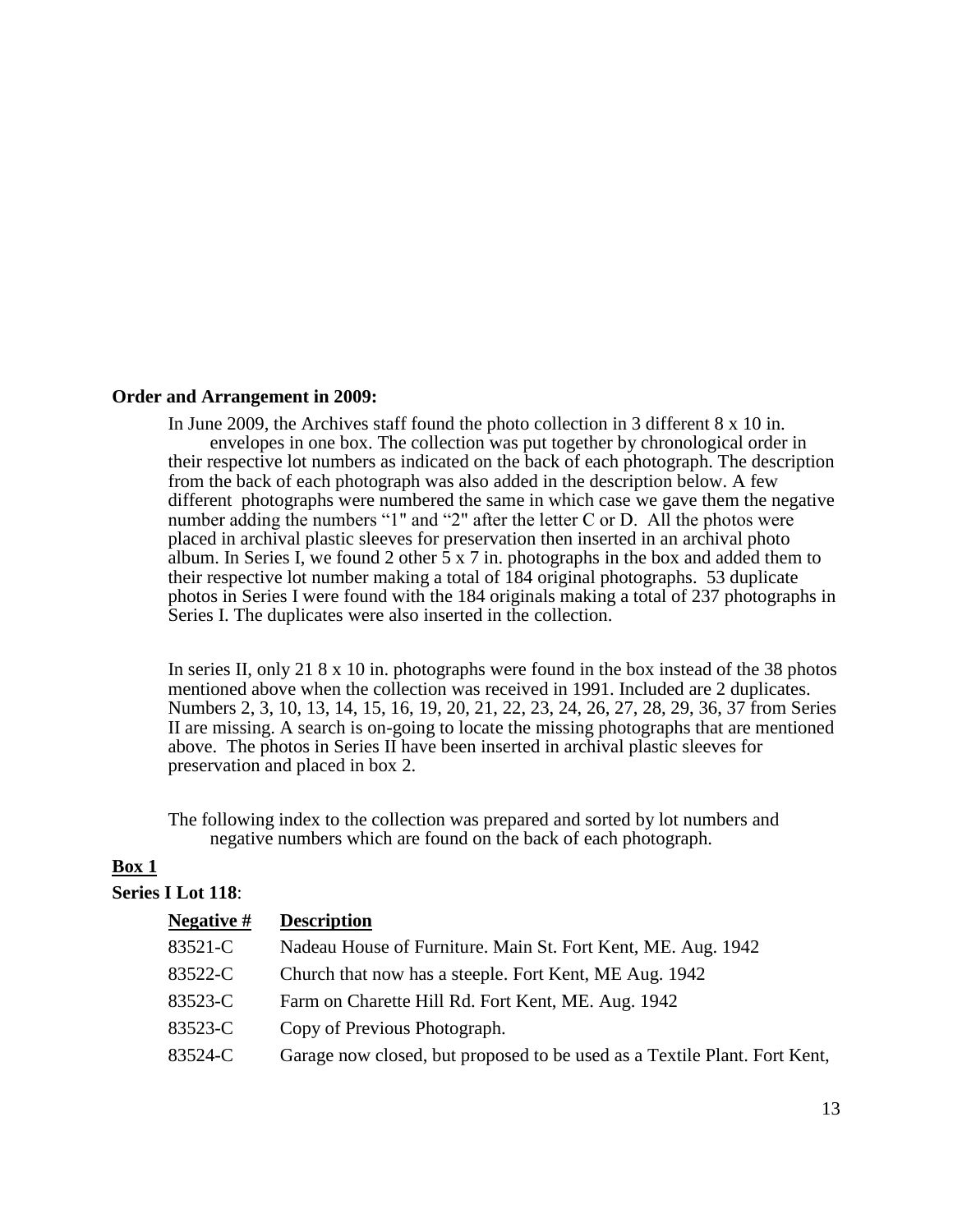|         | ME. Aug. 1942.                                                                               |
|---------|----------------------------------------------------------------------------------------------|
| 83524-C | Copy of Previous Photograph                                                                  |
| 83525-C | Potato Sheds. Fort Kent, ME. Aug. 1942                                                       |
| 83526-C | Store of Alfred Soucy. Fort Kent, ME 1942.                                                   |
| 83529-C | Valley South of Fort Kent leading into the Highlands. Fort Kent, ME<br>(vicinity). Aug. 1942 |
| 83530-C | Doorway to Canada. Fort Kent, ME. Aug. 1942                                                  |
| 83531-C | Main St. Nadeau Furniture on the right. Fort Kent, ME. Aug. 1942                             |
| 83583-C | Cooperatively owned loom in FSA client's home. Van Buren, ME.                                |
| 83588-C | St. John River Valley, ME. Hill Country. No Date Available.                                  |

| Negative # | <b>Description</b>                                                                                              |
|------------|-----------------------------------------------------------------------------------------------------------------|
| 83588-C    | Copy of previous. Farm on Charette Hill Rd. Fort Kent, ME.                                                      |
| 83589-C    | Belonie Dufour's lost farm land after price of potatoes went down.                                              |
|            | Aroostook County, ME. Aug. 1942                                                                                 |
| 83590-C    | Belonie Dufour building a new house after relocation as a Sportsman's<br>Guide. Aroostook County, ME. Aug. 1942 |
| 83592-C    | Present home of Belonie Dufour. Aroostook County, ME. Aug. 1942                                                 |
| 83592-C    | Copy of previous photograph                                                                                     |
| 83593-C    | Potato fields previously owned by Belonie Dufour, now owned by The<br>Berce and Clark Company of New York.      |
| 83593-C    | Copy of previous photograph.                                                                                    |
| 83595-C    | Grandson of Dufour. Aroostook County, ME. Aug. 1942                                                             |
| 83595-C    | Copy of previous photograph.                                                                                    |
| 83598-C    | Mechanized sprayer on Dufour's land. Aroostook County, ME. Aug. 1942                                            |
| 83598-C    | Copy of previous photograph.                                                                                    |
| 83599-C    | Cooperative community theater founded by Father Soucy. Aroostook<br>County, ME. Aug. 1972                       |
| 83599-C    | Copy of previous photograph.                                                                                    |
| 83600-C    | Dufour home before potato growing. Aroostook Co, ME. Aug. 1942.                                                 |
| 83600-C    | Copy of previous photograph.                                                                                    |
| 83601-C    | Father Soucy's church. Aroostook County, ME. Aug. 1948                                                          |
| 83601-C    | Copy of previous photograph                                                                                     |
| 83602-C    | Children helping with field work. Aroostook County, ME. Aug. 1948.                                              |
| 83603-C    | Farm house. Van Buren, ME. (Vicinity). Aug. 1942.                                                               |
|            |                                                                                                                 |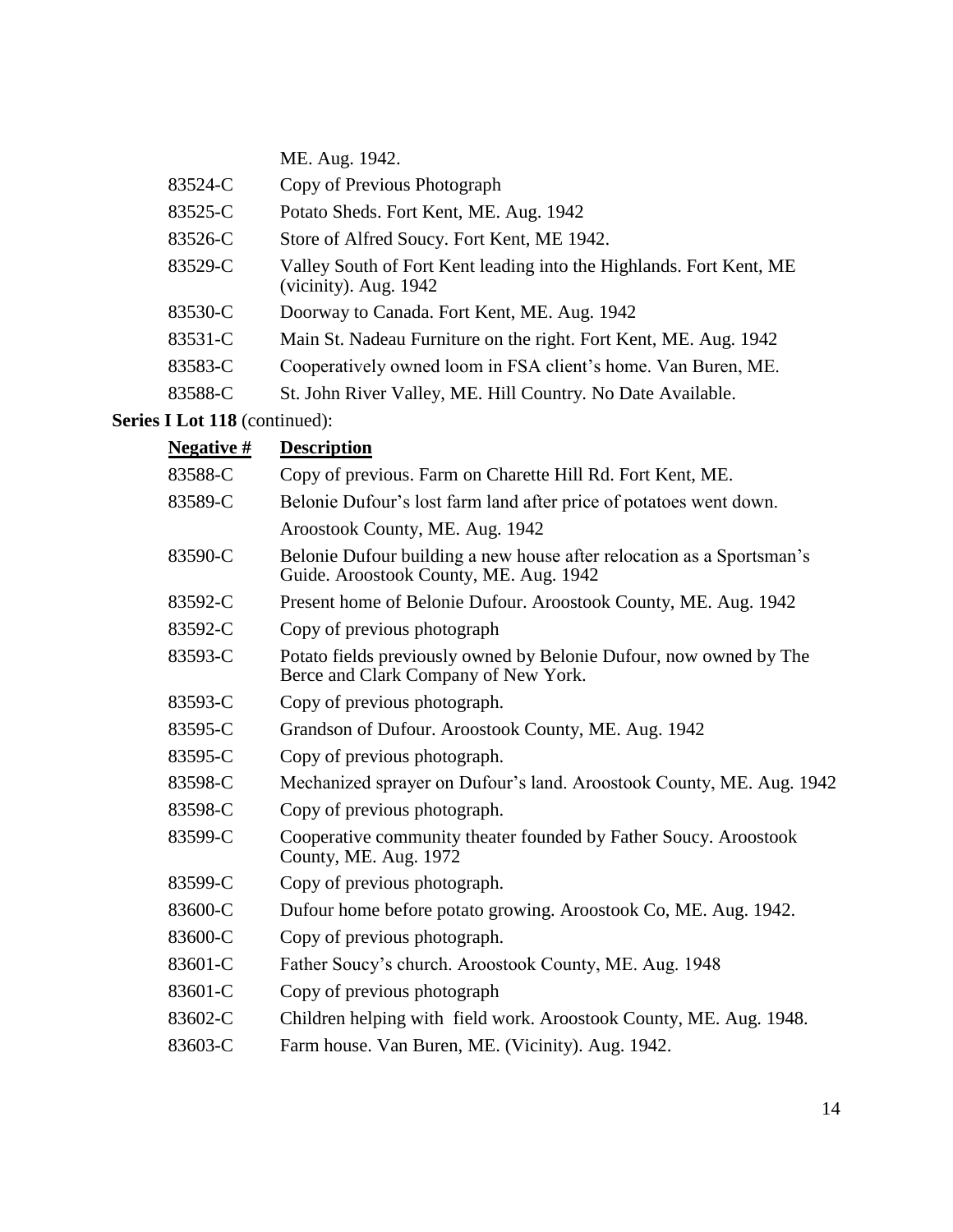| 83606-C | Catholic School. Lille, ME. Aug. 1942                                                            |
|---------|--------------------------------------------------------------------------------------------------|
| 83609-C | Starting out for Hay. Aroostook County, ME. Aug. 1942.                                           |
| 83610-C | Acadian child attending Catholic school. Lille, ME. Aug. 1942.                                   |
| 83611-C | Airing wool before spinning. Aroostook County, ME. Aug. 1942                                     |
| 83612-C | Acadian children attending Catholic School. Lille, ME. Aug. 1942.                                |
| 83614-C | Acadian boys with farm model which they constructed in Catholic school.<br>Lille, ME. Aug. 1942. |
| 83615-C | Acadian children attending Catholic school. Lille, ME. Aug. 1942.                                |
| 83616-C | Acadian Farm House. Aroostook County, ME. Aug. 1942                                              |
| 83616-C | Copy of previous photograph                                                                      |
| 83619-C | Road between Lille and Grand Isle. St. John Valley, Aug. 1942.                                   |

| <b>Negative</b> # | <b>Description</b>                                                                                                                            |
|-------------------|-----------------------------------------------------------------------------------------------------------------------------------------------|
| 83624-C           | Acadian two-room farm house. Lille, ME. (Vicinity). Aug. 1942                                                                                 |
| 83626-C           | Belonie Dufour with his grandson, and a photograph of his son who is in<br>the armed forces. Aroostook County, ME. Aug. 1942                  |
| 83627-C           | Parish Cross. Van Buren, ME. (Vicinity). Aug. 1942.                                                                                           |
| 83631-C           | Putting up Hay. Lille, ME. (Vicinity). Aug. 1942                                                                                              |
| 83631-C           | Copy of previous photograph.                                                                                                                  |
| 83632-C1          | Daughter of Leonard Gagnon, Acadian Farmer. Fort Kent, ME. (Vicinity)<br>Aug. 1942                                                            |
| 83632-C2          | Watering a Horse before the days work. Aroostook County, ME. Aug.<br>1942.                                                                    |
| 83633-C           | Though Acadian boys are farmers by tradition, like all other boys in<br>America, they are "Air Minded". Catholic School. Lille, ME. Aug. 1942 |
| 83634-C           | Acadian Farm House. Van Buren, ME. (Vicinity). Aug. 1942.                                                                                     |
| 83636-C           | French School boy. Lille, ME. Aug. 1942                                                                                                       |
| 83636-C           | Copy of previous photograph.                                                                                                                  |
| 83640-C           | Catholic Church. Lille, ME. Aug. 1942                                                                                                         |
| 83641-C           | Catholic school. Lille, ME. Aug. 1942                                                                                                         |
| 83644-C           | Daughter of Leonard Gagnon, Acadian FSA Client. Fort Kent, ME.<br>(Vicinity). Aug. 1942                                                       |
| 83645-C           | Putting up the horses in Leonard Gagnon's barn, an FSA Client. Fort<br>Kent, ME. (Vicinity). Aug. 1942                                        |
| 83646-C           | Leonard Gagnon, Acadian Farmer, raising plenty of vegetables. Fort Kent,<br>ME. (Vicinity). Aug. 1942.                                        |
| 83648-C           | Leonard Gagnon and his family sitting down to lunch. Fort Kent, ME                                                                            |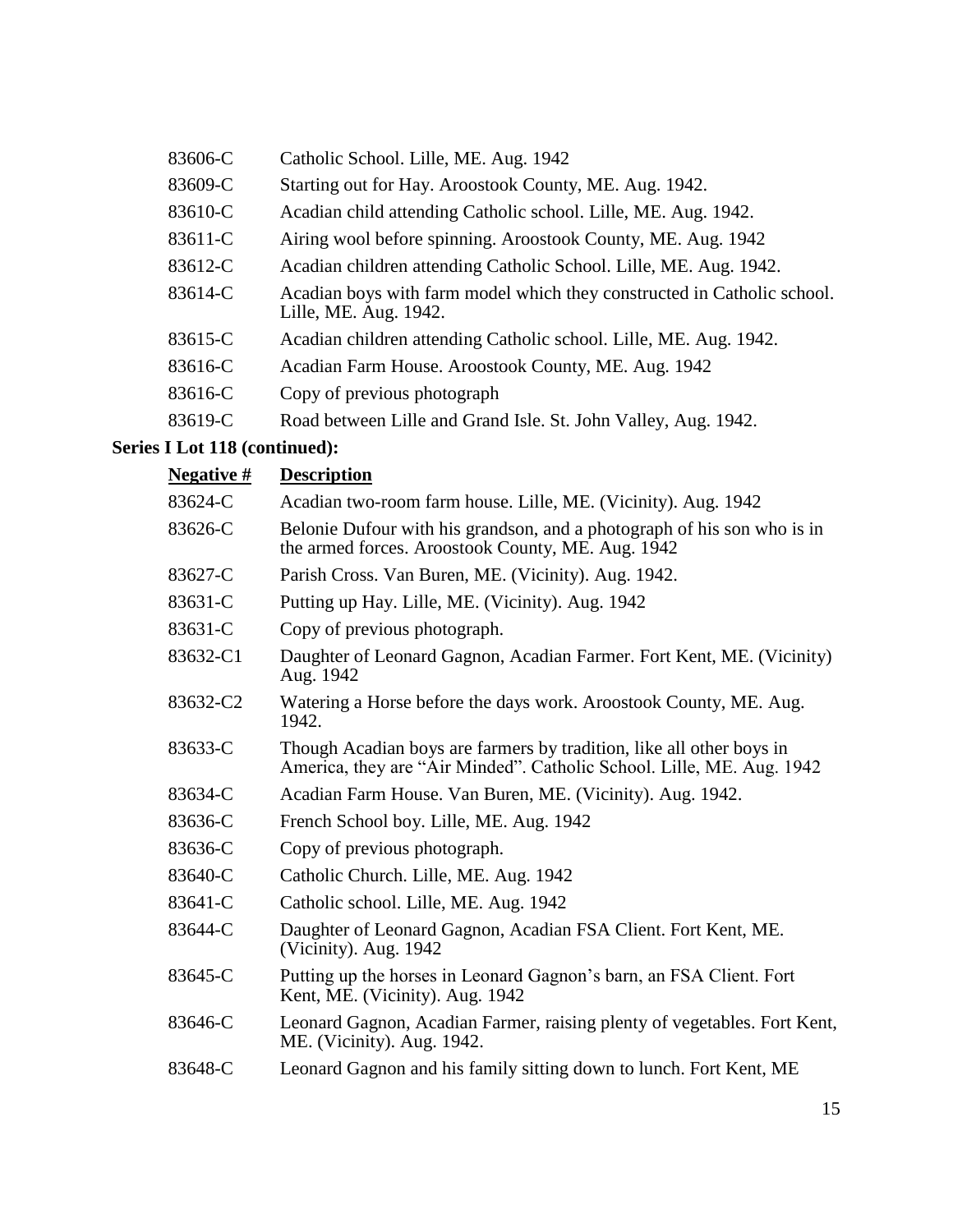|         | (Vicinity). Aug. 1942                                                                                        |
|---------|--------------------------------------------------------------------------------------------------------------|
| 83649-C | Wife of Leonard Gagnon, Acadian FSA Client. Fort Kent, ME. (Vicinity).<br>Aug. 1942.                         |
| 83650-C | Daughter of Leonard Gagnon, Fort Kent, ME. (Vicinity). Aug. 1942.                                            |
| 83650-C | Copy of previous photograph.                                                                                 |
| 83651-C | Son of Leonard Gagnon, FSA Client. Fort Kent, ME. Aug. 1942.                                                 |
| 83656-C | Leonard Gagnon's daughters knitting. Lillian, Therese,, Marie Anne. Fort<br>Kent, ME. (Vicinity). Aug. 1942. |
| 83657-C | Home of Leonard Gagnon, Acadian FSA Client. Fort Kent, ME.<br>(Vicinity). Aug. 1942.                         |
| 83659-C | Catholic school where the Gagnon children attended. Fort Kent, ME.<br>(Vicinity). Aug. 1942.                 |

| <b>Negative</b> # | <b>Description</b>                                                                                                                                                                                    |
|-------------------|-------------------------------------------------------------------------------------------------------------------------------------------------------------------------------------------------------|
| 83661-C           | Cemetery. Fort Kent, ME. Aug. 1942                                                                                                                                                                    |
| 83663-C           | Leonard Gagnon, Acadian FSA Client. Fort Kent, ME. (Vicinity). Aug.<br>1942.                                                                                                                          |
| 83665-C           | Leonard Gagnon milking his cows in the field. Fort Kent, ME. (Vicinity).<br>Aug. 1942.                                                                                                                |
| 83666-C           | This is another Gagnon farm 5 miles away. A barn built by the Gagnon's<br>father on the uplands where he raises potatoes, barley, buckwheat, oats<br>and wheat. Fort Kent, ME. (Vicinity). Aug. 1942. |
| 83667-C           | Looking down upon the farmstead of Leonard Gagnon, an FSA Client.                                                                                                                                     |
|                   | Fort Kent, Me. (Vicinity). Aug. 1942.                                                                                                                                                                 |
| 83667-C           | Copy of previous photograph.                                                                                                                                                                          |
| 83669-C           | Mrs. Gagnon and her daughter double spinning. Fort Kent, ME. (Vicinity)<br>Aug. 1942.                                                                                                                 |
| 83672-C           | Leonard Gagnon's wheat fields. Fort Kent, ME. (Vicinity) Aug. 1942.                                                                                                                                   |
| 83676-C           | Gathering eggs on the Gagnon farm. Fort Kent, ME. (Vicinity). Aug. 1942                                                                                                                               |
| 83677-C           | Albert Gagnon's children gathering beans. Fort Kent, ME. (Vicinity).<br>Aug. 1942.                                                                                                                    |
| 83678-C           | Unhitching potato sprayer on the Gagnon farm. Fort Kent, ME. (Vicinity).<br>Aug. 1942                                                                                                                 |
| 83679-C           | Mrs. Gagnon making buckwheat pancakes. Fort Kent, ME. (Vicinity)<br>Aug. 1942.                                                                                                                        |
| 83680-C           | Leonard Gagnon's son putting up hay. Fort Kent, ME. (Vicinity). Aug.<br>1942                                                                                                                          |
| 83681-C           | Daughter of Leonard Gagnon, Fort Kent, ME. (Vicinity). Aug. 1942.                                                                                                                                     |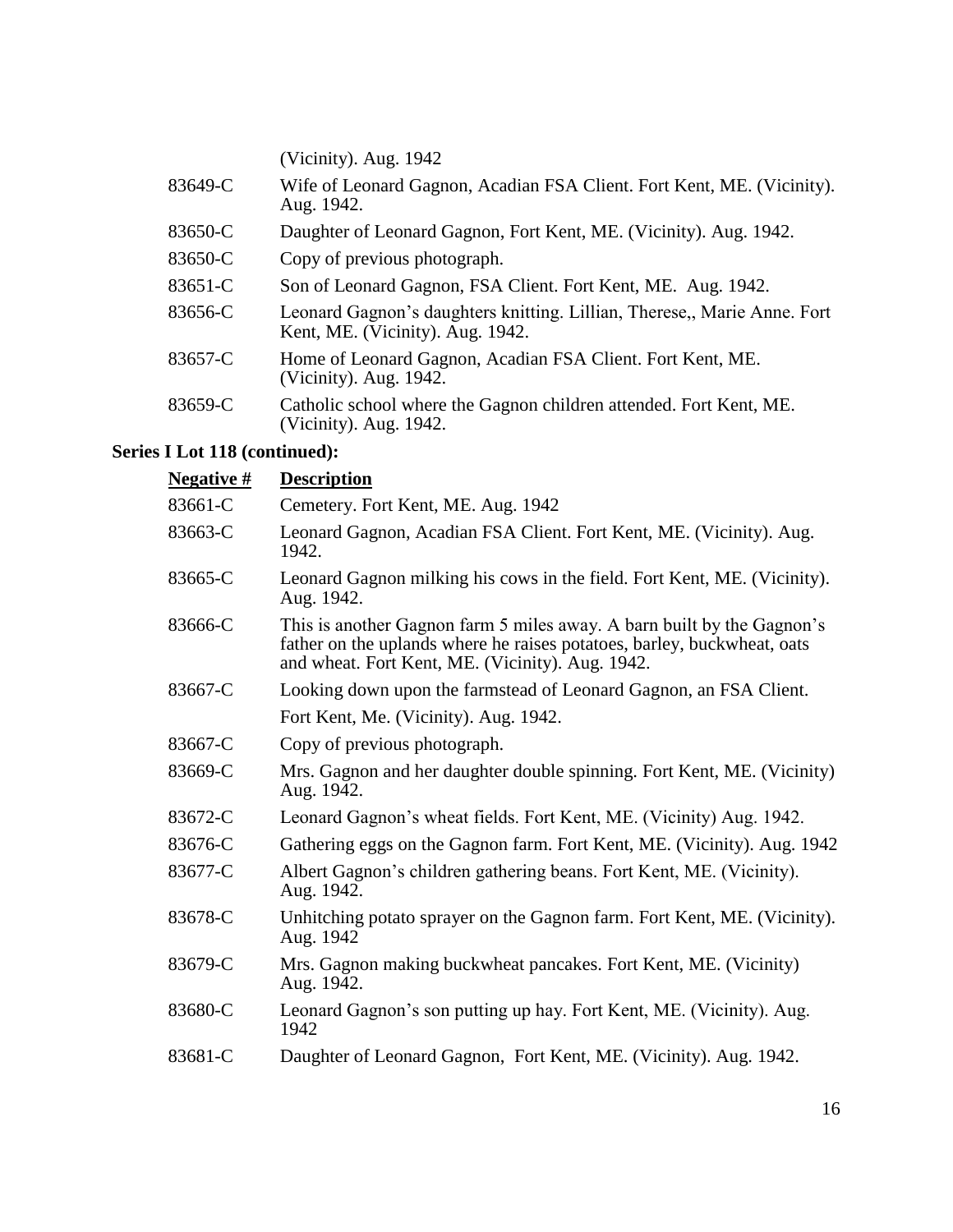| 83681-C | Copy of previous photograph.                                                                                                                  |
|---------|-----------------------------------------------------------------------------------------------------------------------------------------------|
| 83682-C | Daughter of Leonard Gagnon, Fort Kent, ME. (Vicinity). Aug. 1942                                                                              |
| 83687-C | Leonard Gagnon unharnessing a work horse. Fort Kent, ME. (Vicinity).<br>Aug. 1942                                                             |
| 83687-C | Copy of previous photograph.                                                                                                                  |
| 83688-C | Mrs. Gagnon making butter. Fort Kent, ME. (Vicinity). Aug. 1942                                                                               |
| 83690-C | Work horse belonging to Leonard Gagnon. Fort Kent, ME. (Vicinity).<br>Aug. 1942.                                                              |
| 83690-C | Copy of previous photograph.                                                                                                                  |
| 83691-C | Church in the parish where Leonard Gagnon has his farm financed by the<br>Farm Security Administration. Fort Kent, ME. (Vicinity). Aug. 1942. |
| 83692-C | Making soup at the Gagnon's farm. Fort Kent, ME. (Vicinity). Aug. 1942.                                                                       |

| <b>Negative</b> # | <b>Description</b>                                                                                    |
|-------------------|-------------------------------------------------------------------------------------------------------|
| 83693-C           | Cemetery. Fort Kent, ME. Aug. 1942                                                                    |
| 83693-C           | Copy of previous photograph.                                                                          |
| 83694-C           | Leonard Gagnon feeding his pigs. Fort Kent, ME. (Vicinity). Aug. 1942.                                |
| 83696-C           | Leonard Gagnon, Acadian farmer. Fort Kent, ME. (Vicinity). Aug. 1942                                  |
| 83696-C           | Copy of previous photograph.                                                                          |
| 83700-C           | Leonard Gagnon sitting at the head of the family table. Fort Kent, ME.<br>(Vicinity). Aug. 1942       |
| 83701-C           | Three of Gagnon's daughters knitting. Fort Kent, ME. (Vicinity). Aug.<br>1942                         |
| 83701-C           | Copy of previous photograph.                                                                          |
| 83703-C           | Leonard Gagnon raises wheat for use at home but not for sale. Fort Kent,<br>ME. (Vicinity). Aug. 1942 |
| 83705-C           | Leonard Gagnon's children playing in the barley field. Fort Kent, ME.<br>(Vicinity). Aug. 1942        |
| 83706-C           | FSA Financed farm of Edward Daigle. Fort Kent, ME. (Vicinity). Aug.<br>1942.                          |
| 83707-C           | Currying the horse after the day's work on the Daigle Farm. Fort Kent,<br>ME. (Vicinity). Aug. 1942.  |
| 83709-C           | Everyone works on the Acadian Farm. Aroostook County, ME. Aug. 1942                                   |
| 83711-C           | Daughter of Edward Daigle, FSA Client. Fort Kent, ME. (Vicinity). Aug.<br>1942.                       |
| 83711-C           | Copy of previous photograph.                                                                          |
| 83713-C           | Feeding the chickens on the Daigle farm. Fort Kent, ME. Aug. 1942.                                    |
|                   |                                                                                                       |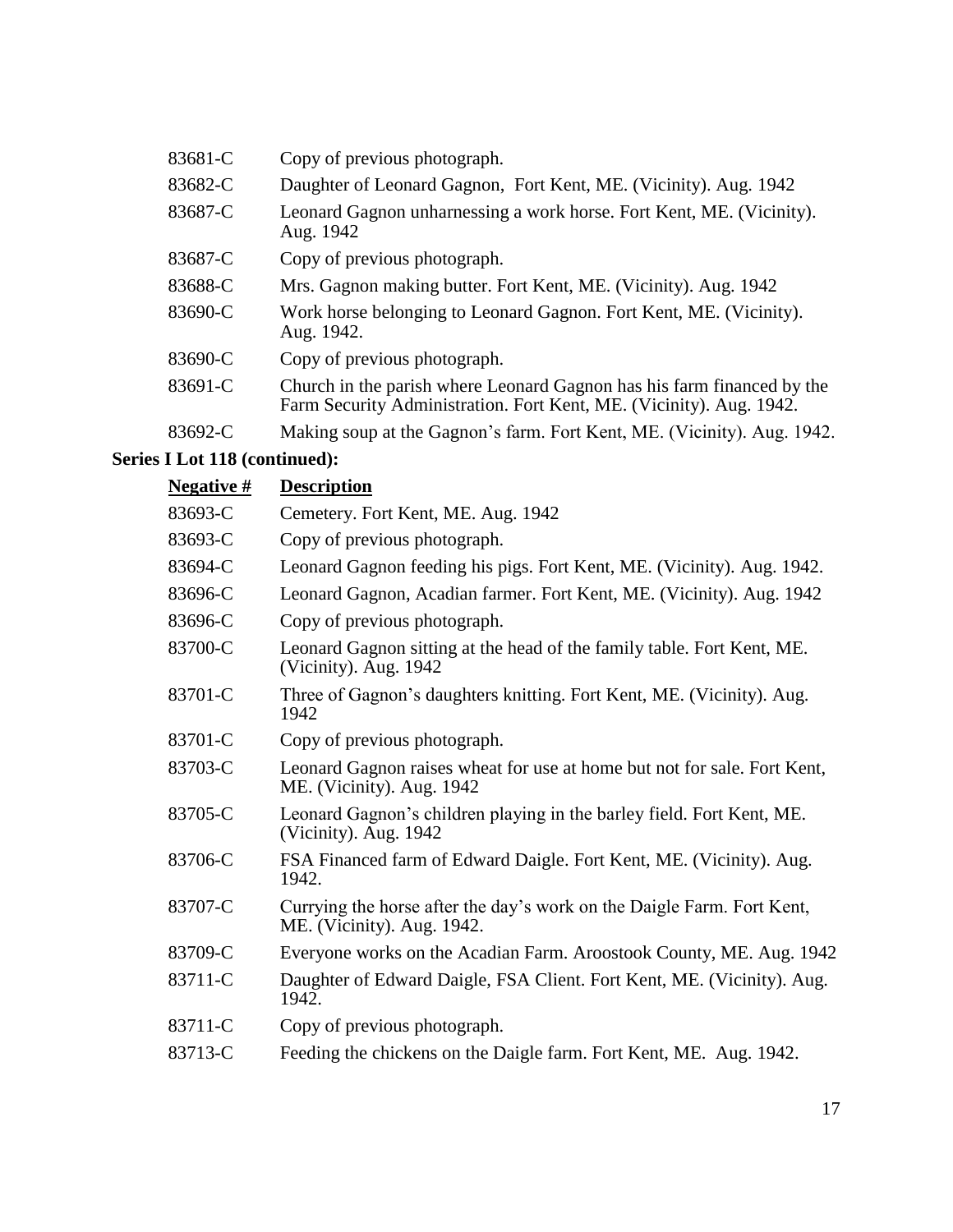- 83714-C The Daigle children. The upstairs is one large bedroom which the whole family shares. Fort Kent, ME. (Vicinity). Aug. 1942.
- 83715-C Daughters of the industrious Acadian farmers learn to knit as soon as they learn to walk. Fort Kent, ME. (Vicinity). Aug. 1942.
- 83716-C Oneil Daigle has a telephone to reduce worry when he is away from his family. Fort Kent, ME. (Vicinity). Aug. 1942
- 83717-C Edward Daigle, an Acadian farmer. Fort Kent, ME. (Vicinity). Aug. 1942
- 83719-C A building on the Daigle farmstead. Fort Kent, ME. (Vicinity). Aug. 1942
- 83719-C Copy of previous photograph.
- 83721-C A building on the Daigle farmstead. Fort Kent, ME. (Vicinity). Aug. 1942.
- 83722-C Father Soucy on the steps of the community theater which he organized. Aroostook County, ME. Aug. 1942
- 83723-C Edward Daigle's daughter. Fort Kent, ME. (Vicinity). Aug. 1942.

| <u>Negative #</u> | <b>Description</b>                                                                                                                     |
|-------------------|----------------------------------------------------------------------------------------------------------------------------------------|
| 83725-C           | All the children participate in the work on the Daigle farm. Fort Kent, ME.<br>(Vicinity). Aug. 1942                                   |
| 83726-C           | Edward Daigle's children. Fort Kent, ME. (Vicinity). Aug. 1942                                                                         |
| 83727-C           | Unharnessing the buggy after returning from town. Fort Kent, ME.<br>(Vicinity). Aug. 1942.                                             |
| 83727-C           | Copy of previous photograph.                                                                                                           |
| 83728-C           | Picking up the mail. Fort Kent, ME. (Vicinity). Aug. 1942                                                                              |
| 83729-C           | Mrs. Daigle makes cloths for all her family. Fort Kent, ME. (Vicinity).<br>Aug. 1942                                                   |
| 83730-C           | Edward Daigle's children. Fort Kent, ME. (Vicinity). Aug. 1942                                                                         |
| 83732-C           | Feeding baby calves which are being fattened for market. Fort Kent, ME.<br>(Vicinity). Aug. 1942                                       |
| 83735-C           | 31 yr. old, Oneil Daigle and a hired helper cut wood for home heating and<br>sale. Cutting wood. Fort Kent, ME. (Vicinity). Aug. 1942. |
| 83736-C           | Sheep are raised for wool for clothing. Fort Kent, ME. (Vicinity). Aug.<br>1942                                                        |
| 83737-C           | Turning hay after a summer shower. Fort Kent, ME. (Vicinity). Aug. 1942                                                                |
| 83739-C           | Edward Daigle's daughter. Fort Kent, ME. (Vicinity). Aug. 1942                                                                         |
| 83739-C           | Copy of previous photograph.                                                                                                           |
| 83740-C           | The top floor of the Daigle farmhouse where everyone sleeps. Fort Kent,<br>ME. (Vicinity). Aug. 1942                                   |
| 83742-C           | Scrap metal salvage drive at 8:30 A.M. Fort Kent, ME. (Vicinity). Aug.<br>1942.                                                        |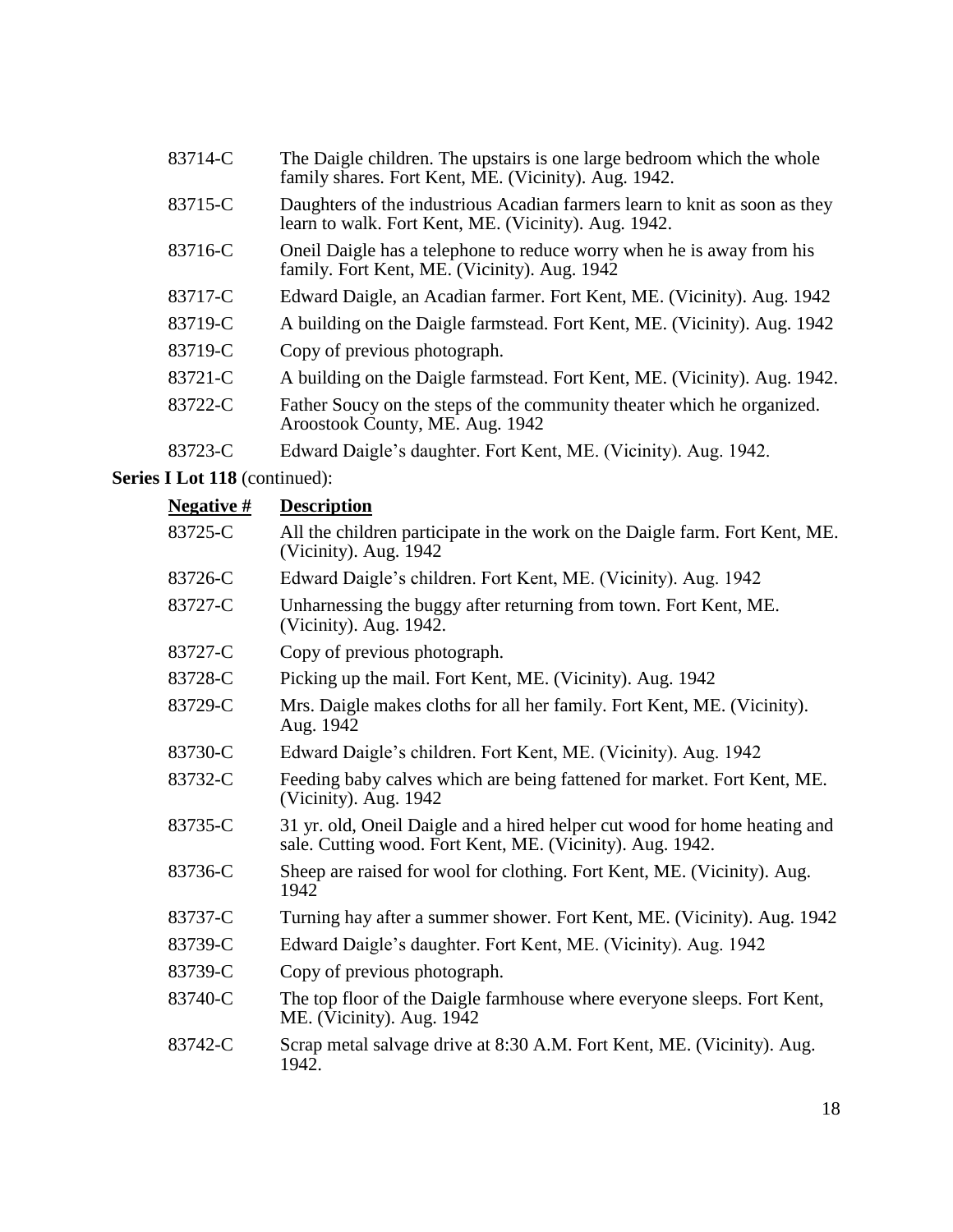| 83742-C | Copy of previous photograph.                                                                                                   |
|---------|--------------------------------------------------------------------------------------------------------------------------------|
| 83743-C | Mustard is the farmer's enemy. Edward Daigle and children weeding the<br>vegetable patch. Fort Kent, ME. (Vicinity). Aug. 1942 |
| 83746-C | Dinner on the Daigle Farm. Fort Kent, ME. (Vicinity). Aug. 1942                                                                |
| 83751-C | Edward Daigle's daughter. Fort Kent, ME. (Vicinity). Aug. 1942.                                                                |
| 83755-C | Salvage drive for scrap metal at 4:30 p.m. Fort Kent, ME. (Vicinity). Aug.<br>1942.                                            |
| 83755-C | Copy of previous photograph.                                                                                                   |
| 83758-C | Mrs. Gagnon wringing water out of butter after salting. Fort Kent, ME.<br>(Vicinity). Aug. 1942                                |
| 83759-C | Hauling hay up into the barn for storage on the Gagnon farm. Fort Kent,<br>ME. (Vicinity). Aug. 1942                           |
| 83759-C | Copy of previous photograph.                                                                                                   |

| Negative # | <b>Description</b>                                                                                |
|------------|---------------------------------------------------------------------------------------------------|
| 83764-C    | Gagnon farm. Fort Kent, ME. (Vicinity). Aug. 1942                                                 |
| 83764-C    | Copy of previous photograph.                                                                      |
| 83765-C    | Salvage drive for scrap metal, at 4:30 p.m.                                                       |
| 83765-C    | Copy of previous photograph.                                                                      |
| 83768-C    | Sheep on the Gagnon farm. Fort Kent, ME. (Vicinity). Aug. 1942                                    |
| 83769-C    | Vegetable garden on the Gagnon farm. Fort Kent, ME. (Vicinity). Aug.<br>1942                      |
| 83769-C    | Copy of previous photograph.                                                                      |
| 93670-C    | Daughters of Leonard Gagnon, FSA Client, Picking berries. Fort Kent,<br>ME. (Vicinity). Aug. 1942 |
| 83772-C    | Salvage drive for scrap metal, at 4:30 p.m. Fort Kent, ME. (Vicinity).<br>Aug. 1942               |
| 83772-C    | Copy of previous photograph.                                                                      |

# **Box 2**

### **Series I Lot 757:**

| <b>Negative #:</b> | <b>Description:</b>                                                                                      |
|--------------------|----------------------------------------------------------------------------------------------------------|
| 32023-C            | Potato field just after spring planting. Mount Katahdin in background.<br>Aroostook County, ME. May 1943 |
| 32023-C            | Copy of previous photograph.                                                                             |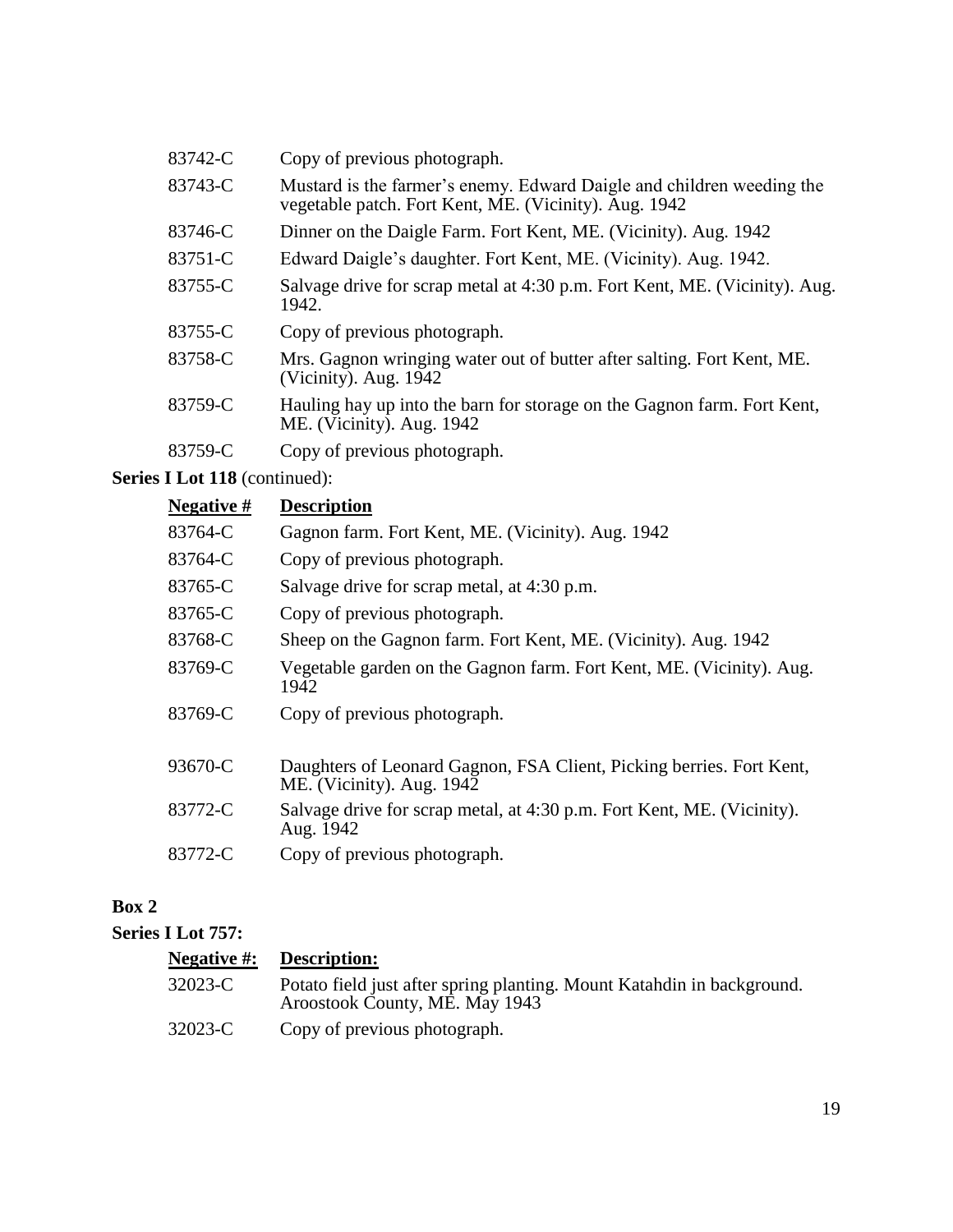| 30581-E | Spring potato planting on the French Acadian farm of Leonard Gagnon.<br>Mr. Gagnon loading fertilizer into the hopper of a seeder. Fort Kent,<br>Aroostook County, ME. May 1943                |
|---------|------------------------------------------------------------------------------------------------------------------------------------------------------------------------------------------------|
| 30581-E | Copy of previous photograph.                                                                                                                                                                   |
| 30587-E | Spring potato planting on the French Acadian farm of Leonard Gagnon.<br>Children are watching the fertilizer sacks burn. Fort Kent, Aroostook<br>County, ME. May 1943.                         |
| 30587-E | Copy of previous photograph.                                                                                                                                                                   |
| 30589-E | Spring potato planting on the French Acadian farm of Leonard Gagnon.<br>Mr. Gagnon dumping a barrel of cut potatoes into the hopper of a seeder.<br>Fort Kent, Aroostook County, ME. May 1943. |
| 30589-E | Copy of previous photograph.                                                                                                                                                                   |
| 30635-E | Spring potato planting on the French Acadian farm of Leonard Gagnon.<br>Fort Kent, Aroostook County, ME. May 1943.                                                                             |

**Series I Lot 757:**

|         | <b>Negative #:</b> Description:                                                                                                                                      |
|---------|----------------------------------------------------------------------------------------------------------------------------------------------------------------------|
| 30677-C | Spring potato planting on the French Acadian farm of Leonard Gagnon.<br>The farmer's children around the family organ. Fort Kent, Aroostook<br>County, ME. May 1943. |

### **Box 2**

### **Series I Lot 1216:**

| <b>Negative #:</b> | Description:                                                                                                                                                                  |  |  |
|--------------------|-------------------------------------------------------------------------------------------------------------------------------------------------------------------------------|--|--|
| 30704-C            | Spring potato planting on the French Acadian farm of Leonard Gagnon.<br>Fort Kent, Aroostook County, ME. May 1943.                                                            |  |  |
| 30704-C            | Copy of previous photograph.                                                                                                                                                  |  |  |
| 30705-C            | Spring potato planting on the French Acadian farm of Leonard Gagnon.<br>Fort Kent, Aroostook County, ME. May 1943.                                                            |  |  |
| 30712-C            | Spring potato planting on the French Acadian farm of Leonard Gagnon.<br>Fort Kent, Aroostook County, ME. May 1943.                                                            |  |  |
| 30712-C            | Copy of previous photograph.                                                                                                                                                  |  |  |
| 30715-C            | Spring planting on the French Acadian farm of Leonard Gagnon.<br>Dumping cut potatoes and fertilizer into hoppers for planting. Fort Kent,<br>Aroostook County, ME. May 1943. |  |  |
| 30727-C            | The farmer's children (daughter Marianne) shoving sacks of fertilizer to<br>the edge of the truck. Fort Kent, Aroostook County, ME. May 1943.                                 |  |  |
| 30727-C            | Copy of previous photograph.                                                                                                                                                  |  |  |
| 30729-C            | Starting out for the potato field. Fort Kent, Aroostook Co., ME. May 1943.                                                                                                    |  |  |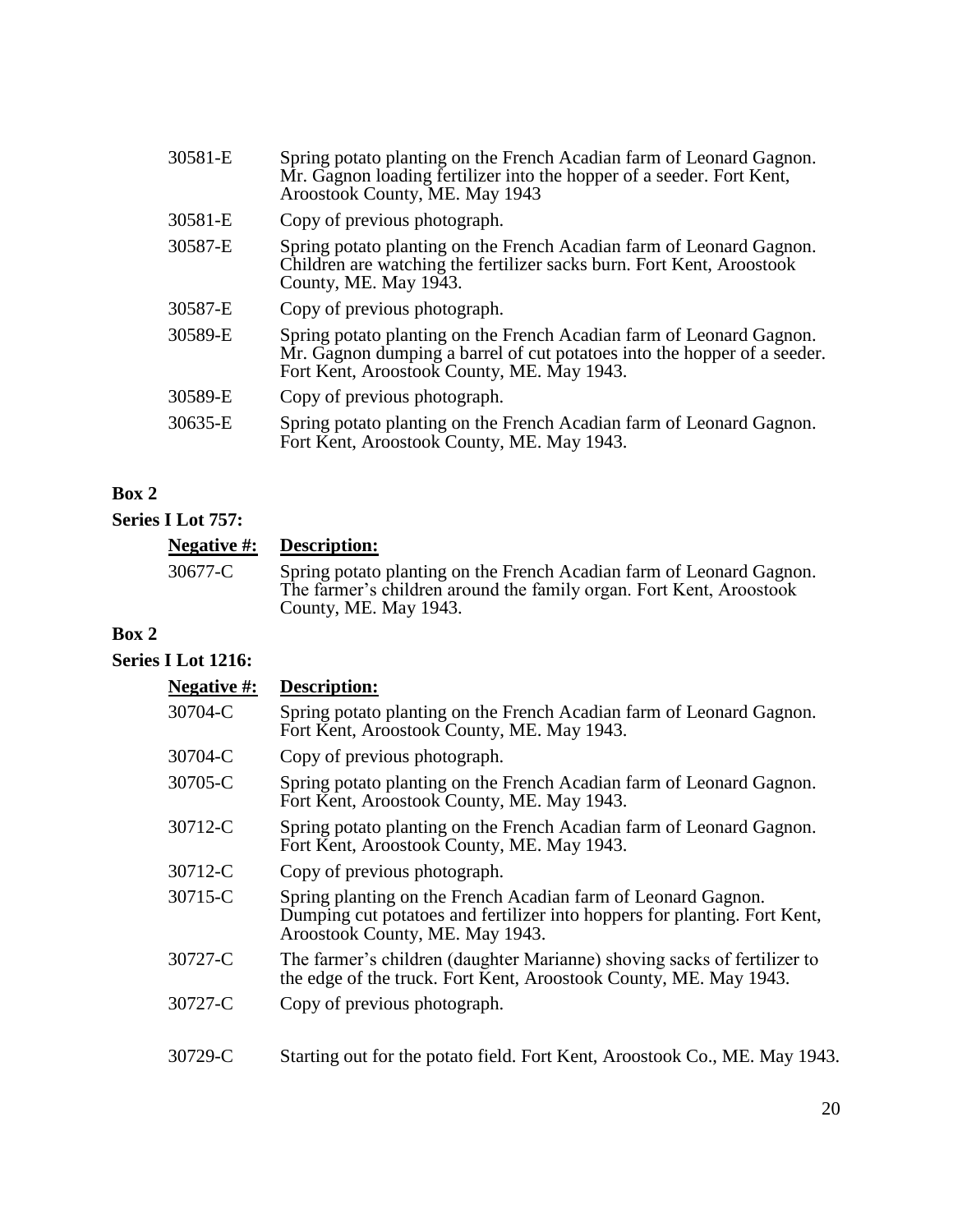| 20681-M1 | Grandmother of the Patrick Dumond family who are French-Canadian<br>potato farmers. Lille, Aroostook County, ME. Oct. 1940.                                                           |  |  |
|----------|---------------------------------------------------------------------------------------------------------------------------------------------------------------------------------------|--|--|
| 20682-M1 | Mrs. Patrick Dumond, wife of a French-Canadian potato farmer and an<br>FSA Client, with two of her children at the back door of their home. Lille,<br>Aroostook County, ME. Oct. 1940 |  |  |
| 20801-M4 | Geese on the farm of a French-Canadian potato farmer. Soldier Pond,<br>Aroostook County, ME. Oct. 1940.                                                                               |  |  |
| 20802-M2 | The child of a French Canadian potato farmer, Baptiste Deprey. Soldier<br>Pond, Aroostook County, ME. Oct. 1940.                                                                      |  |  |
| 41792-D  | A tractor drawn potato digger in a field. Caribou (Vicinity), Aroostook<br>County, ME. Oct. 1940                                                                                      |  |  |
| 41792-D  | Copy of the previous photograph.                                                                                                                                                      |  |  |
| 41792-D  | Copy of the previous photograph.                                                                                                                                                      |  |  |

| <b>Negative</b> #: | Description:                                                                                                                                                                                              |  |  |
|--------------------|-----------------------------------------------------------------------------------------------------------------------------------------------------------------------------------------------------------|--|--|
| 41848-D            | A French-Canadian mother, father and son, who are part of a large crew of<br>potato pickers during lunch hour in a field three miles out of town.<br>Caribou (Vicinity), Aroostook County, ME. Oct. 1940. |  |  |
| 41848-D            | Copy of the previous photograph.                                                                                                                                                                          |  |  |
| 41849-D            | Part of a potato picking crew having lunch in the field. Caribou (Vicinity),<br>Aroostook County, ME. Oct. 1940                                                                                           |  |  |
| 41849-D            | Copy of previous photograph.                                                                                                                                                                              |  |  |
| 41862-D            | Aroostook potatoes of the Green Mountain variety grown on a farm.<br>Caribou (Vicinity), Aroostook County, ME. Oct. 1940                                                                                  |  |  |
| 41889-D            | Young potato picker resting during the lunch hour on a farm. Caribou<br>(Vicinity), Aroostook County, ME. Oct. 1940                                                                                       |  |  |
| 41889-D            | Copy of previous photograph.                                                                                                                                                                              |  |  |
| 41979-D            | Isolated seed foundation farm of Claude Levesque, a Farm Security<br>Administration (FSA) Client. Van Buren (Vicinity), Aroostook County,<br>ME. Oct. 1940                                                |  |  |
| $42021-D$          | A potato field. Van Buren (Vicinity). Aroostook County, ME. Oct. 1940                                                                                                                                     |  |  |
| 42032-D            | Mr. Claude Levesque, FSA Client and operator of one of the pioneer seed<br>foundation units. Van Buren (Vicinity), Aroostook County, ME. Oct. 1940                                                        |  |  |
| 42041-D            | A log house occupied by a French-Canadian potato farmer. St. Agatha<br>(Vicinity), Aroostook County, ME. Oct. 1940                                                                                        |  |  |
| 42041-D            | Copy of previous photograph.                                                                                                                                                                              |  |  |
| 42044-D            | French Canadian potato farmers waiting outside of a potato starch factory                                                                                                                                 |  |  |
|                    |                                                                                                                                                                                                           |  |  |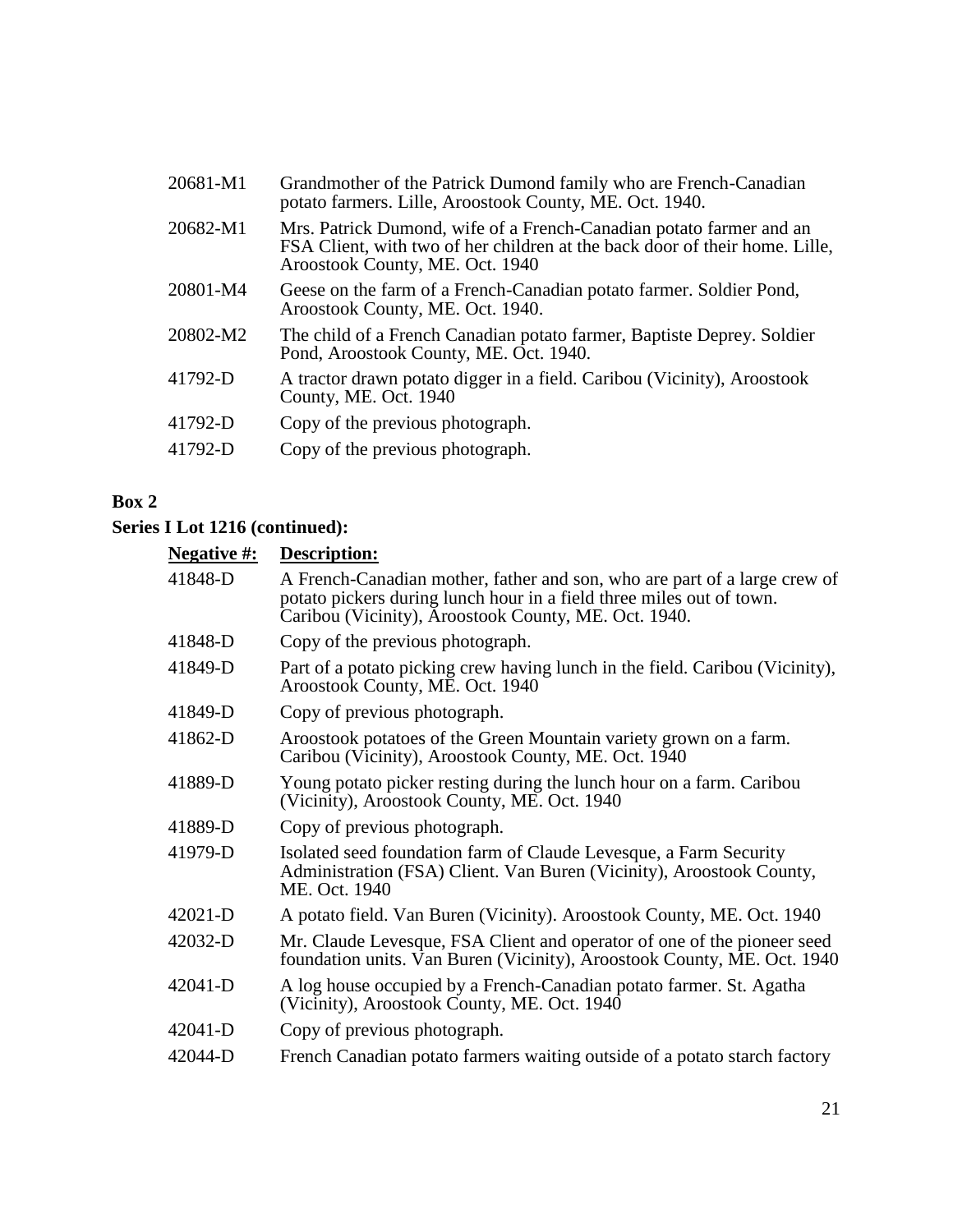|           | for their potatoes to be graded and weighed. Van Buren, Aroostook<br>County, ME. Oct. 1940                                                                       |  |  |
|-----------|------------------------------------------------------------------------------------------------------------------------------------------------------------------|--|--|
| 42046-D   | French-Canadian farmers waiting outside of a potato starch factory for<br>their potatoes to be graded and weighed. Van Buren, Aroostook County,<br>ME. Oct. 1940 |  |  |
| 42049-D   | The community service tractor being operated by Claude Levesque on his<br>farm. Van Buren (Vicinity), Aroostook County, ME. Oct. 1940                            |  |  |
| $42051-D$ | Mrs. Baptiste Tendreau, wife of a French-Canadian FSA Client and potato<br>farmer. St. David (Vicinity), Aroostook County, ME. Oct. 1940                         |  |  |
| $42052-D$ | Mrs. Baptiste Tendreau, wife of a French-Canadian FSA Client and potato<br>farmer. St. David (Vicinity), Aroostook County, ME. Oct. 1940.                        |  |  |
| 42056-D   | Mr. and Mrs. Patrick Dumond, French-Canadian potato farmers, with their<br>youngest child. Lille, Aroostook County, ME. Oct. 1940                                |  |  |
| 42057-D   | The children and mother of Mr. Patrick Dumond, French-Canadian potato<br>farmer. Lille, Aroostook County, ME. Oct. 1940.                                         |  |  |

| <b>Negative #:</b> | Description:                                                                                                                                                                                           |  |  |
|--------------------|--------------------------------------------------------------------------------------------------------------------------------------------------------------------------------------------------------|--|--|
| 42060-D            | Daughter of Ziphirin Tendreu, a French-Canadian farmer, helping pick<br>potatoes on their small farm. St. David vicinity, Aroostook County, ME.<br>Oct. 1940.                                          |  |  |
| 42064-D            | Claude Levesque, an FSA client and Potato farmer, demonstrating the<br>method of cutting seed potatoes for immediate planting. Van Buren<br>vicinity, Oct. 1940.                                       |  |  |
| 42065-D            | (no information on photograph but we see 2 women and 2 men cutting and<br>planting seed potatoes)                                                                                                      |  |  |
| 42073-D            | Dinner at the home of Mr. J.H. Dube, a French-Canadian potato farmer,<br>after he and the boys had finished a day's work in their small potato field.<br>Wallagrass, Aroostook County, ME. Oct. 1940.  |  |  |
| 42074-D            | The home of Mr. David Labree, a French-Canadian Potato farmer.<br>Wallagrass (Vicinity), Aroostook County, ME. Oct. 1940.                                                                              |  |  |
| 42075-D            | Isolated seed foundation unit of Mr. Lawrence J. Brown, a potato farmer.<br>Eagle Lake, Aroostook County, ME. Oct. 1940.                                                                               |  |  |
| 42075-D            | Copy of previous photograph.                                                                                                                                                                           |  |  |
| 42075-D            | Copy of previous photograph.                                                                                                                                                                           |  |  |
| 42076-D            | Picking potatoes on the farm of Mr. Lawrence J. Brown, an FSA Client.<br>Eagle Lake, Aroostook County, ME. Oct. 1940.                                                                                  |  |  |
| 42078-D            | Mr. Lawrence J. Brown, potato farmer and an FSA Client. Has a small,<br>isolated seed unit, with one hired helper and two small boys to work with<br>him. Eagle Lake, Aroostook County, ME. Oct. 1940. |  |  |
|                    |                                                                                                                                                                                                        |  |  |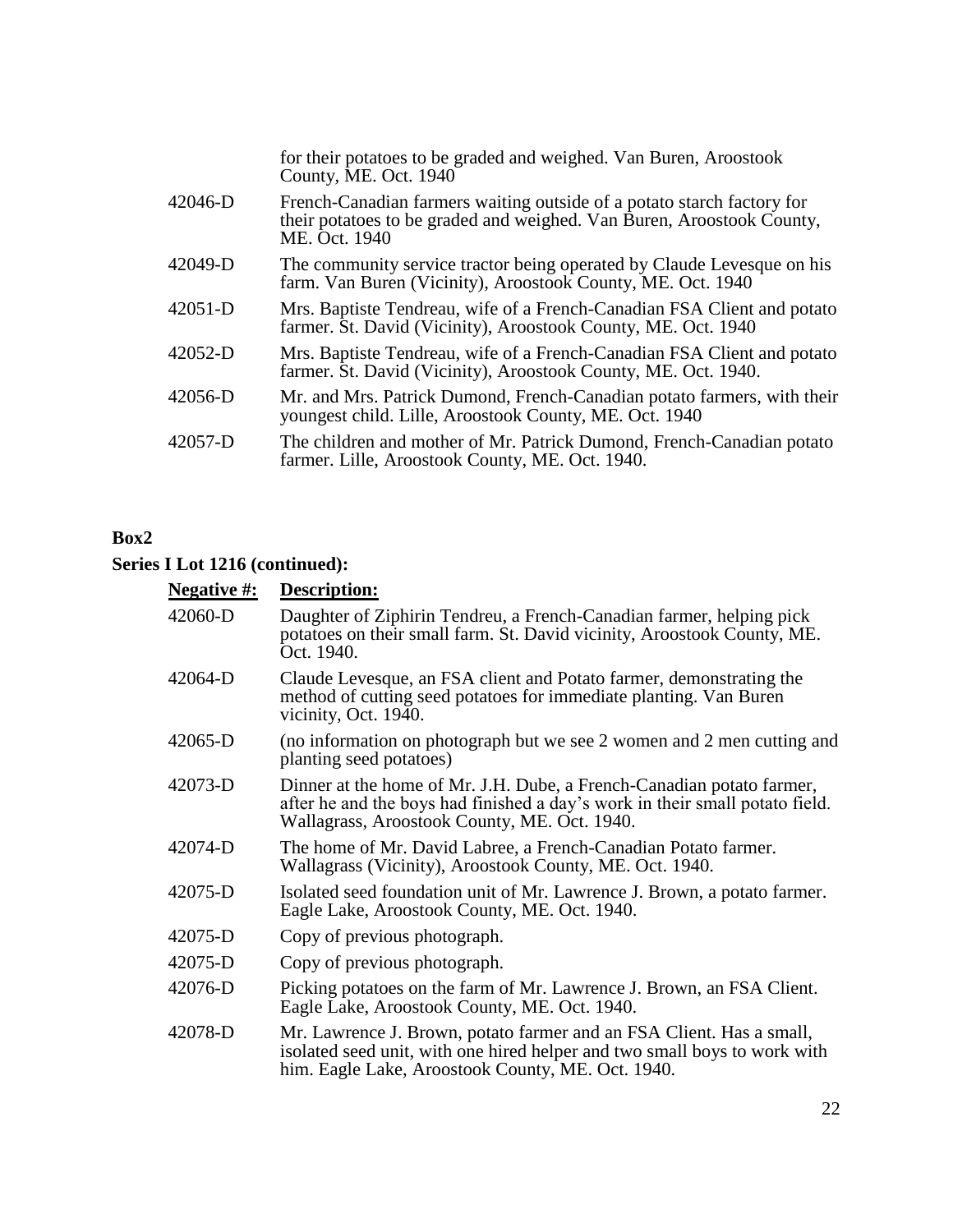| 42090-D   | Mrs. Eloie Cote. Her husband is out picking potatoes in their small field.<br>Lille (Vicinity), Aroostook County, ME. Oct. 1940.                                                               |  |  |
|-----------|------------------------------------------------------------------------------------------------------------------------------------------------------------------------------------------------|--|--|
| 42092-D   | Mrs. Patrick Dumond weaving toweling on an old loom in the attic. The<br>Dumonds run a small potato farm. Lille, Aroostook County, ME. Oct.<br>1940.                                           |  |  |
| 42093-D   | Mrs. Daigle, French-Canadian, whose husband runs a small potato farm.<br>Fort Kent, Aroostook County, ME. Oct. 1940.                                                                           |  |  |
| 42093-D   | Copy of previous photograph.                                                                                                                                                                   |  |  |
| $42102-D$ | A young, French-Canadian wife of a poor potato farmer. She is 18 years<br>old and fixing up her children to have their picture taken. Van Buren<br>(Vicinity), Aroostook County, ME. Oct. 1940 |  |  |
| 42103-D   | Daughter of Zephirin Tendreu, a French-Canadian potato farmer helping<br>pick potatoes on their small farm. St. David (Vicinity), Aroostook County,<br>ME. Oct. 1940                           |  |  |
| 42104-D   | Zephirin Jendreu, French-Canadian who owns a small potato farm. St.<br>David, ME. Oct. 1940.                                                                                                   |  |  |

# **Series I Lot 1216 (continued):**

### **Negative #: Description:**

| 42105-D | Mr. Baptiste Tendreu and his children. He runs a small potato farm with<br>the help of his older boys. St. David (Vicinity), Aroostook County, ME.<br>Oct. 1940.                                                                                                                                                                                                                                          |  |  |
|---------|-----------------------------------------------------------------------------------------------------------------------------------------------------------------------------------------------------------------------------------------------------------------------------------------------------------------------------------------------------------------------------------------------------------|--|--|
| 42110-D | Children of Baptiste Deprui, French-Canadian potato farmer, who runs a<br>small seed foundation unit and also raises some certified seed oats. The<br>barrels in front of the house were left ther after he had stored all the<br>potatoes in the cellar. The potatoes completely filled the cellar as high as<br>the floor boards for the first floor. Soldier Pond, Aroostook County, ME.<br>Oct. 1940. |  |  |
| 42115-D | A track storage potato warehouse at the Bangor and Aroostook Railroad<br>yards. Fort Kent, ME. Oct. 1940.                                                                                                                                                                                                                                                                                                 |  |  |
| 42118-D | Daughter of David Labree, French-Canadian potato farmer and FSA<br>Client. Wallagrass, Aroostook County, ME. Oct. 1940.                                                                                                                                                                                                                                                                                   |  |  |
| 42120-D | Mr. Lawrence J. Brown, a potato farmer who operates a small seed<br>foundation unit. He and his three sons and one hired man do all the work.<br>The little boy on the left picked fourteen barrels of potatoes before lunch.<br>Eagle Lake, Aroostook County, ME. Oct. 1940                                                                                                                              |  |  |
| 42121-D | Mr. Lawrence J. Brown, potato farmer who operates a small seed<br>foundation unit, together with three young boys and one hired man to help.<br>Eagle Lake, Aroostook County, ME. Oct. 1940                                                                                                                                                                                                               |  |  |
| 42122-D | A wagon load of seed potatoes at the house of Lawrence J. Brown. Eagle<br>Lake, Aroostook County, ME. Oct. 1940                                                                                                                                                                                                                                                                                           |  |  |
| 42123-D | Isolated seed foundation unit of Mr. Lindore Labree, French-Canadian                                                                                                                                                                                                                                                                                                                                      |  |  |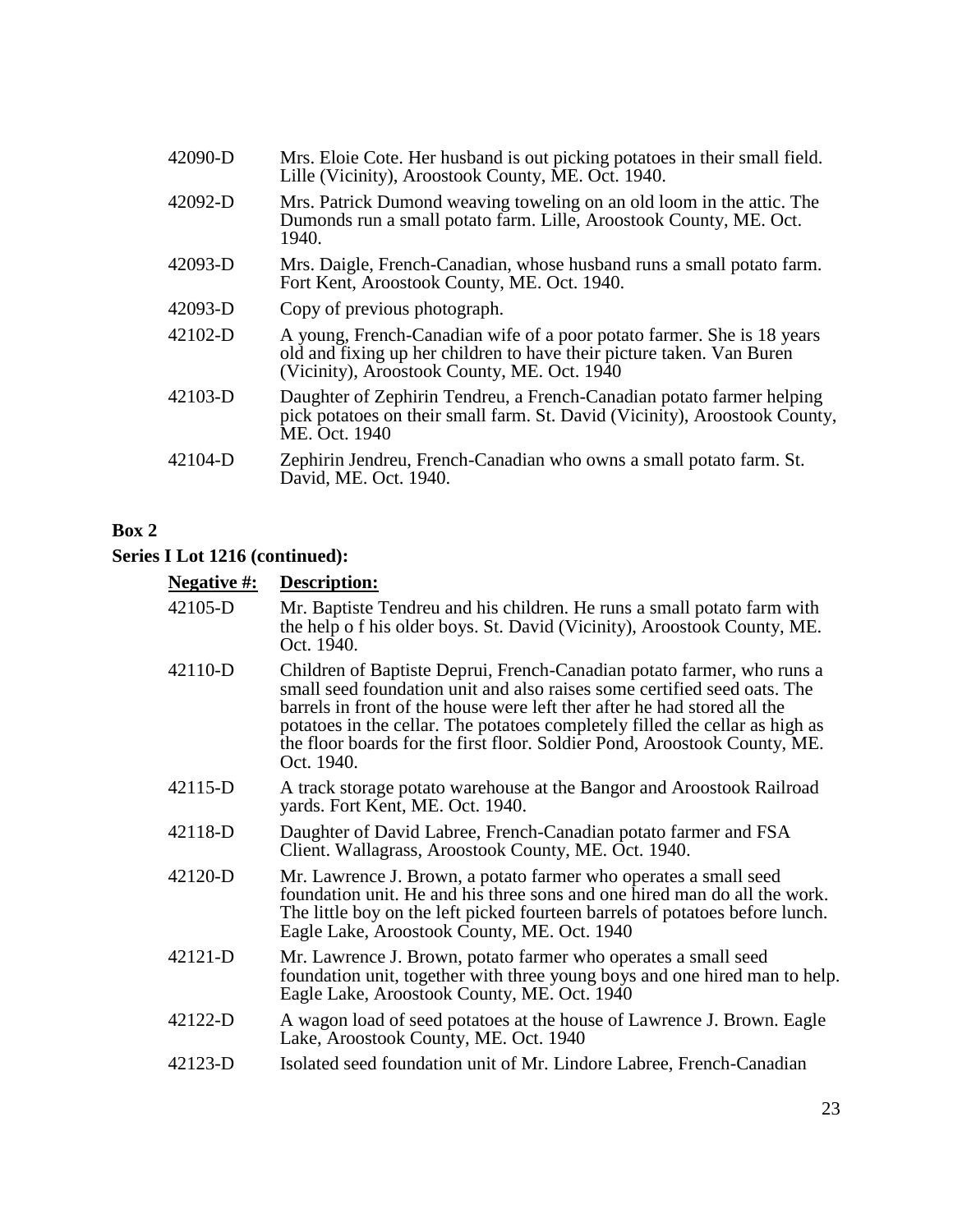|         | potato farmer. Showing how fields are protected by forest on all sides.<br>Wallagrass, Aroostook County, ME. No date available.                                                                           |  |  |
|---------|-----------------------------------------------------------------------------------------------------------------------------------------------------------------------------------------------------------|--|--|
| 42123-D | Copy of previous photograph.                                                                                                                                                                              |  |  |
| 42143-D | Children of a potato farmer. Fort Kent (Vicinity), Aroostook County, ME.<br>Oct. 1940.                                                                                                                    |  |  |
| 42143-D | Copy of previous photograph.                                                                                                                                                                              |  |  |
| 42144-D | The home of an FSA Client. Lille (Vicinity), Aroostook County, ME. Oct.<br>1940                                                                                                                           |  |  |
| 42145-D | Interior of the home of a potato farmer who is an FSA Client. Lille<br>(Vicinity), Aroostook County, ME. Oct. 1940.                                                                                       |  |  |
| 42145-D | Copy of previous photograph.                                                                                                                                                                              |  |  |
| 42146-D | Farmers with their trucks waiting outside of a starch factory. Many of<br>them have been waiting for 24 hours for their potatoes to be graded and<br>weighed. Fort Kent, Aroostook County, ME. Oct. 1940. |  |  |
| 42146-D | Copy of previous photograph.                                                                                                                                                                              |  |  |
|         |                                                                                                                                                                                                           |  |  |

### **Series I Lot 1216 (continued):**

# **Negative #: Description:**

| 1 1 <b>.</b> |                                                                                                                                                                                                    |  |  |
|--------------|----------------------------------------------------------------------------------------------------------------------------------------------------------------------------------------------------|--|--|
| 42147-D      | Mr. and Mrs. Lindore Labbé and their children in their new home. Mr.<br>Labbé, an FSA Client, runs a small potato seed foundation unit.<br>Wallagrass, Aroostook County, ME. Oct. 1940.            |  |  |
| 42151-D      | Potato farms along the banks of the St. John River. It was near this spot<br>that the Acadians landed. On the far side is New Brunswick. Madawaska<br>(Vicinity), Aroostook County, ME. Oct. 1940. |  |  |
| 42156-D      | Soil erosion in a field. Fort Kent (Vicinity), Aroostook County, ME. Oct.<br>1940.                                                                                                                 |  |  |
| 42156-D      | Copy of previous photograph.                                                                                                                                                                       |  |  |
| 42186-A      | Seed potatoes, grown on the foundation seed farm of Mr. Claude<br>Levesque, a French-Canadian farmer. Van Buren, Aroostook County, ME.<br>Oct. 1940.                                               |  |  |
| 42186-A      | Copy of previous photograph.                                                                                                                                                                       |  |  |
| 42188-A      | A potato field. Van Buren (Vicinity), Aroostook County, ME. Oct. 1940                                                                                                                              |  |  |
| 42189-A      | Mr. Claude Levesque, a French-Canadian foundation seed farmer in his<br>storage barn. Van Buren (Vicinity), Aroostook County, ME. Oct. 1940                                                        |  |  |

In **Series II**, when a photograph in this series has a corresponding photo within series I, the number of the related photo is indicated in the index.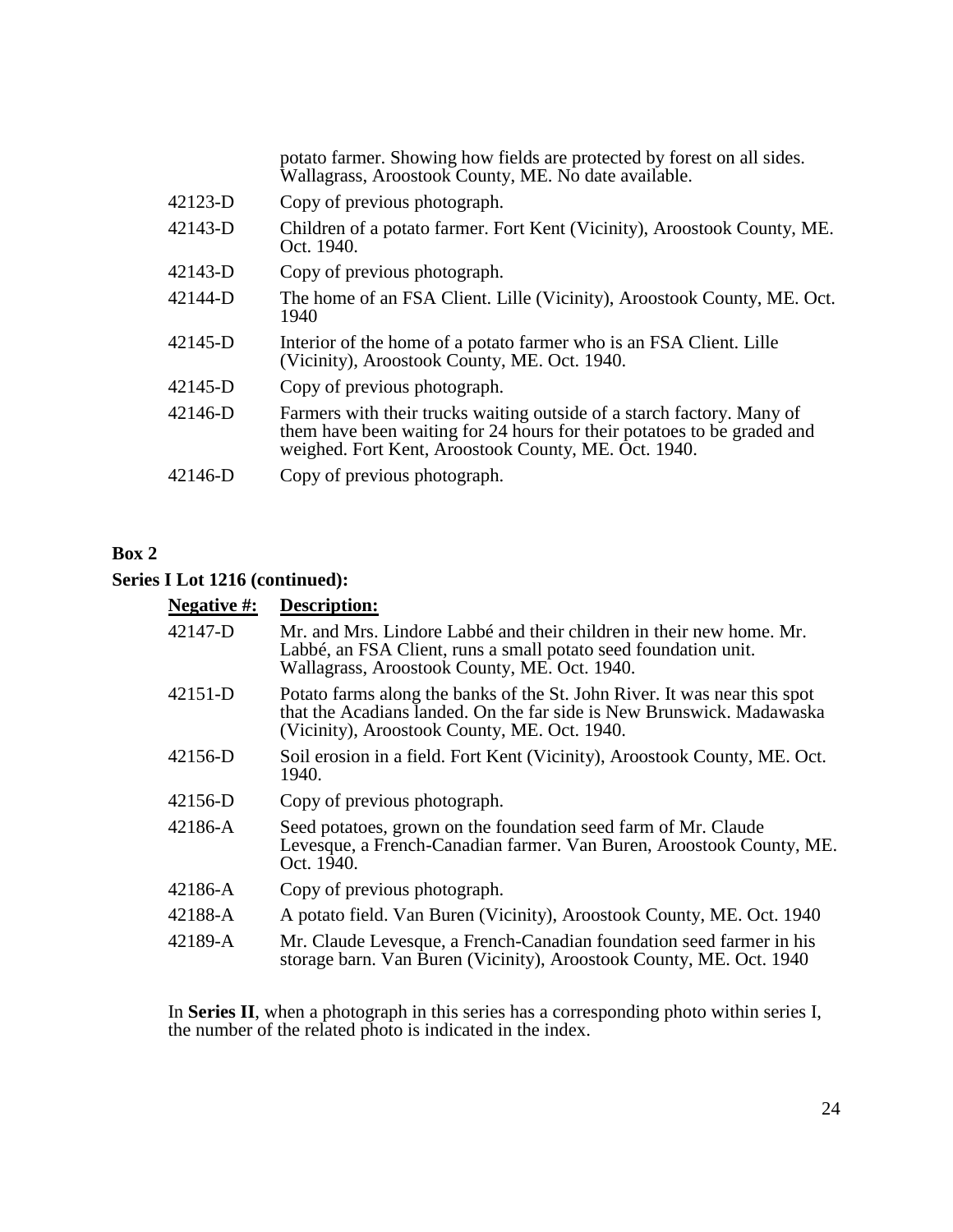# **Box 2 Series II- 1989**

| Photo #        | <b>Relating Photo</b> | <b>Description</b>                                               |
|----------------|-----------------------|------------------------------------------------------------------|
| 1              | 83523                 | View from Charette Hill (2 copies)                               |
| 2 missing      | 83531                 |                                                                  |
| 3 missing      | 83521                 |                                                                  |
| $\overline{4}$ | 83526                 | Shop N'Save Store front                                          |
| 5              |                       | International Bridge (2 copies)                                  |
| 6              | 83522                 | St. Louis Church in Fort Kent                                    |
| 7              | 83661                 | Cemetery and St. John River in Fort Kent                         |
| 8              |                       | Cemetry in Fort Kent (2 copies, second is close up<br>of cross.) |
| 9 missing      |                       |                                                                  |
| 10 missing     |                       |                                                                  |
| 11             |                       | View from Route 11 (2 copies)                                    |
| 12 missing     |                       |                                                                  |
| 13 missing     | 42153                 |                                                                  |
| 14 missing     | 83691                 |                                                                  |
| 15 missing     | 83627                 |                                                                  |
| 16 missing     | 42189                 |                                                                  |
| 17             |                       | Réal Gendreau and his brother Hervey (2 copies)                  |
| 18             | 42120                 | Mr. Lawrence J. Brown with sons Elmo and Alton                   |
| 19 missing     | 42123                 |                                                                  |
| 20 missing     | 42127                 |                                                                  |
| 21 missing     | 83589                 |                                                                  |
| 22 missing     | 83602                 |                                                                  |
| 23 missing     | 83602                 |                                                                  |
| 24 missing     | 83714                 |                                                                  |
| 25             | 83669;83644           | Lillian Gagnon Bussière with rugs her mother made                |
| 26 missing     | 83648                 |                                                                  |
| 27 missing     |                       |                                                                  |
| 28 missing     | 30729                 |                                                                  |
| 29 missing     | 83666                 |                                                                  |
| 30             |                       | Potato harvest by hand in St. John Valley                        |
| 31             |                       | Modern mechanized harvest equipment.                             |
| 32             |                       | Modern mechanized harvest equipment                              |